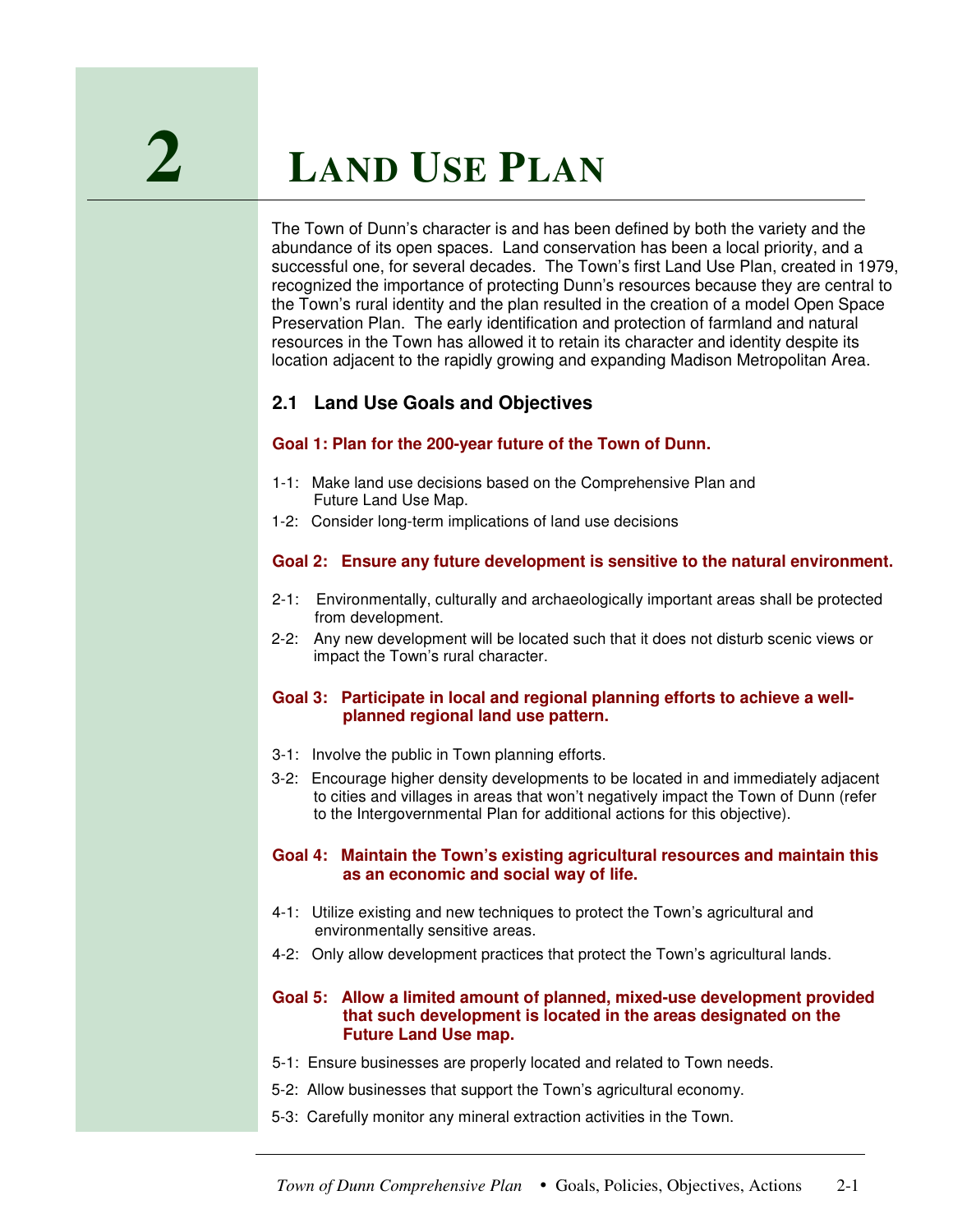**Please see Future Land Use Map**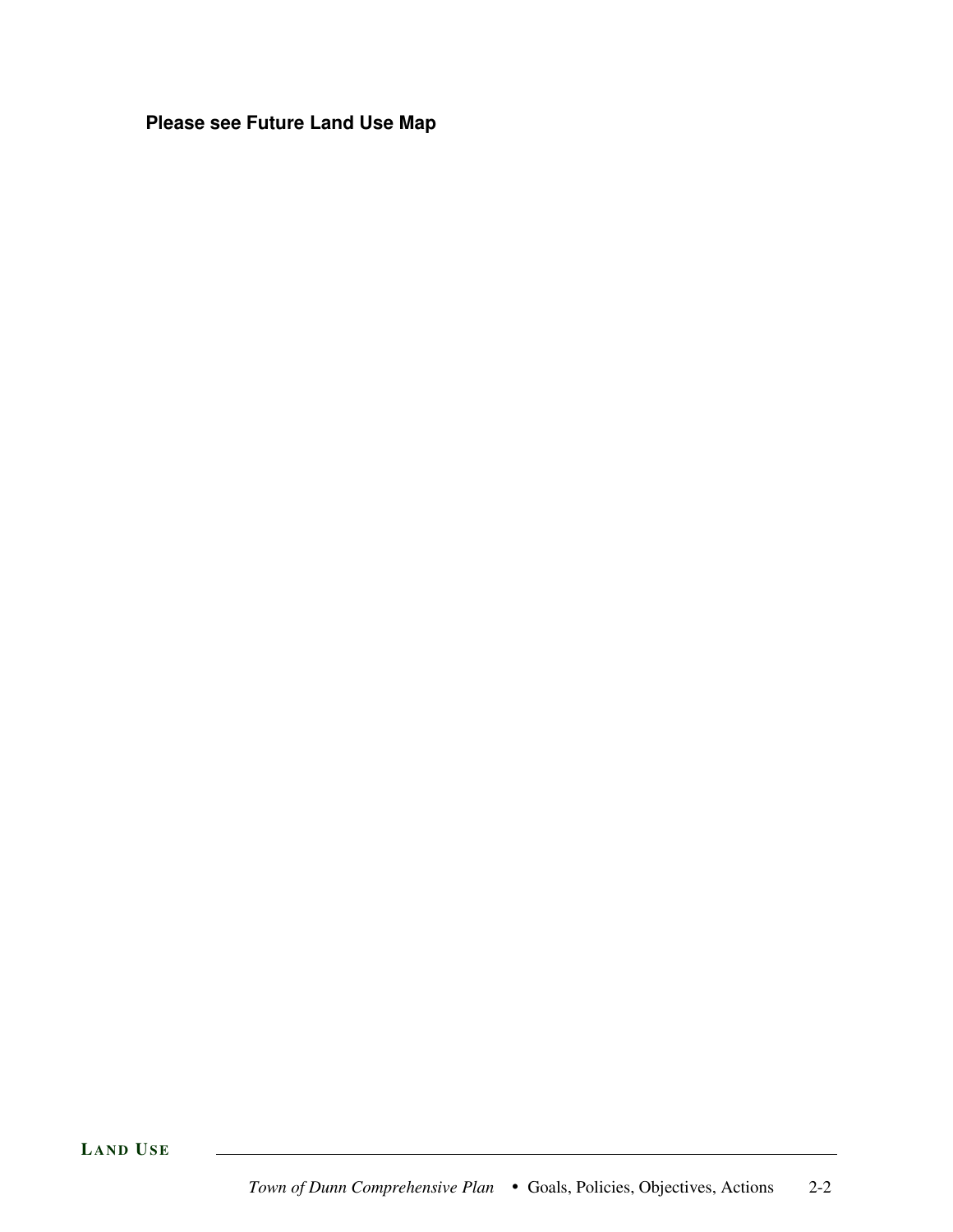# **2.2 Planning Districts and Policies**

#### *Density Policy*

These policies apply to all areas in the Town of Dunn except land in the Limited Service Area.

- 1. Prohibit the division of land outside sewered areas except for residential development that is permitted per the standard of one (1) land division per 35 acres contiguously owned as of September 1, 1979.
- 2. Divisions are calculated by dividing net acreage by 35. The quotient is rounded down. Example: 102 acres divided by  $35 = 2.91$ , the 102–acre property is allocated two land divisions.
- 3. Net acreage is total property acreage not including road ownership or other public right-of-way.
- 4. Contiguous ownership is defined as "*All parcels under common ownership that share a common boundary. A public road, navigable waterway, or connection at only one point should not be considered to break up contiguity."*
- 5. The Town recognizes that the one (1) lot per 35 acres owned policy does not mandate the creation of 35-acre lots. Section 2.3 Review Criteria for Site Plans and New Development (e) specifies a maximum lot size of 2 acres.
- 6. In order to prevent the occurrence of multiple divisions by successive landowners, the limitation of one (1) lot per 35 acres contiguously owned shall run with the land, shall be cumulative, and shall apply to those persons or entities owning land on September 1, 1979 and to their grantees, heirs, successors and assigns.
- 7. Substandard parcels for residential development (parcels that were smaller than 35 acres as of September 1, 1979) in areas outside of the Limited Service Areas are not permitted to be divided.
- 8. A split for additional farm residences for parents or children counts toward the one (1) lot per 35 acres owned policy.
- 9. Secondary farm residences are a permitted use in accordance with Section 10.123(2)(c) of the Dane County Zoning Ordinance and will not constitute a split; however, the residence will always remain as a rental property and cannot be separated from the parcel. Secondary farm residences will undergo a town advisory review to Dane County. The town will issue a positive review only if the proposed building location meets the site plan standards in Section 2.3 (Site Plan and Development Review) and 2.4 (Review Requirements for Rezoning Requests).
- 10. Separation of farm dwellings and related structures will count toward the one (1) lot per 35 acres owned.
- 11. The town's GIS (Geographic Information System) database will be used to calculate acreage unless a certified survey map is available.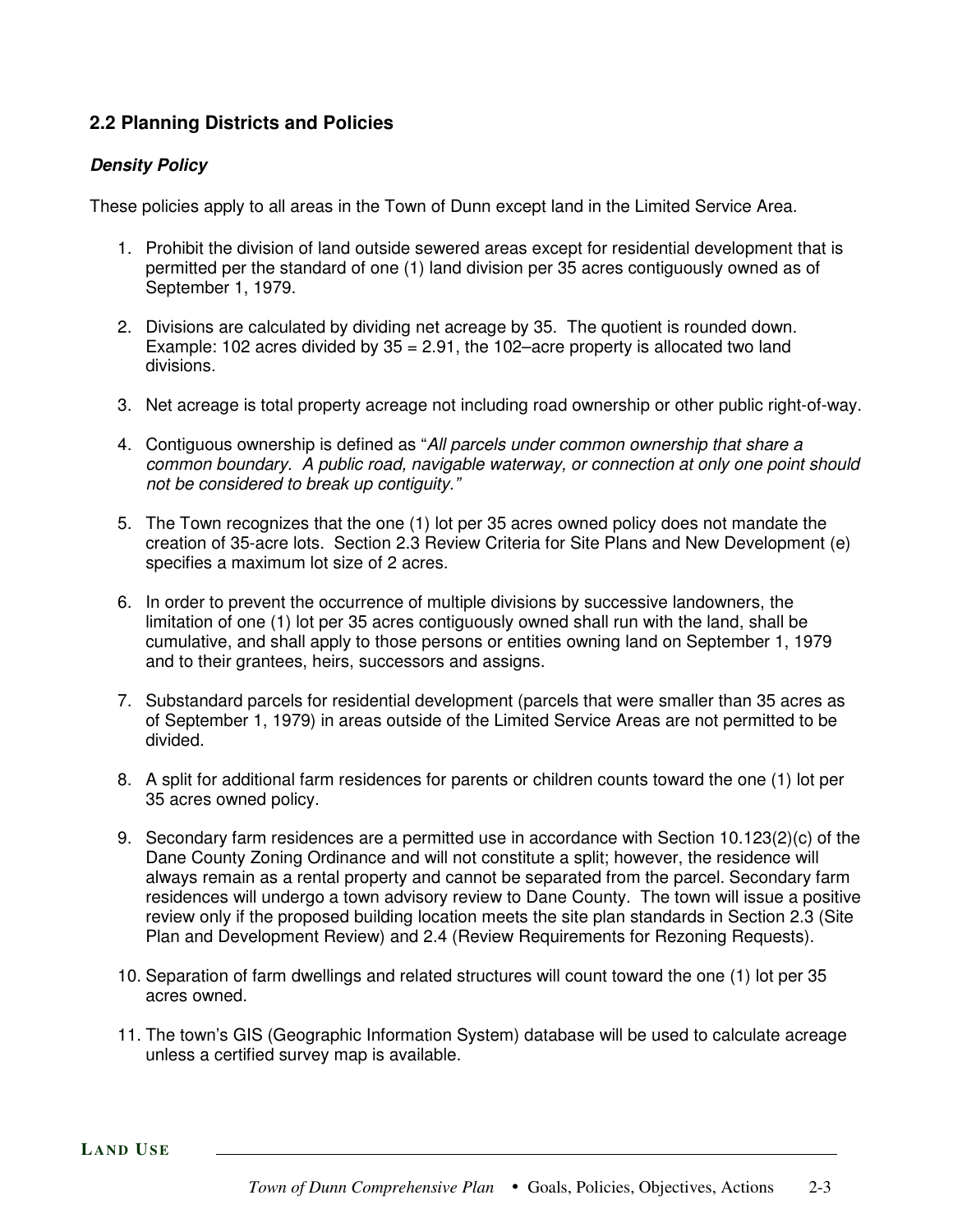- 12. Land sold to the DNR, Dane County Parks or other public agency will count as a split unless an agreement was made with the town not to count it. The town will consider entering into such an agreement if the property sold is deed restricted to prohibit development.
- 13. When a property is or was divided, available land divisions remain with the largest parcel unless they are transferred as detailed in #14 below. The Plan Commission will review all property histories. Final determination of available land divisions will be made by the Town Board. Generally, if parcels are of equal size, the splits will remain with the parcel of oldest creation. Splits may also be proportionally allocated.
- 14. If it was or is the intent to grant an available land division to a parcel split off from the original property, that transfer of development rights must be done by an affidavit, approved by the town, recorded at the Dane County Register of Deeds and filed with the Town Clerk.
- 15. Re-zones for non-residential development such as LC-1 will not count as a split if the re-zoned property is deed restricted from residential development.
- 16. When a property exhausts eligible splits a notice or deed restriction shall be placed on the balance of the land.
- 17. The town acknowledges that some zoning categories minimum lot size requirements may be inconsistent with or conflict with this Plan. The town will deny land divisions that do not comply with the 20,000 square foot minimum in sewered areas and 1 lot per 35 acre standard density policy in non-sewered areas.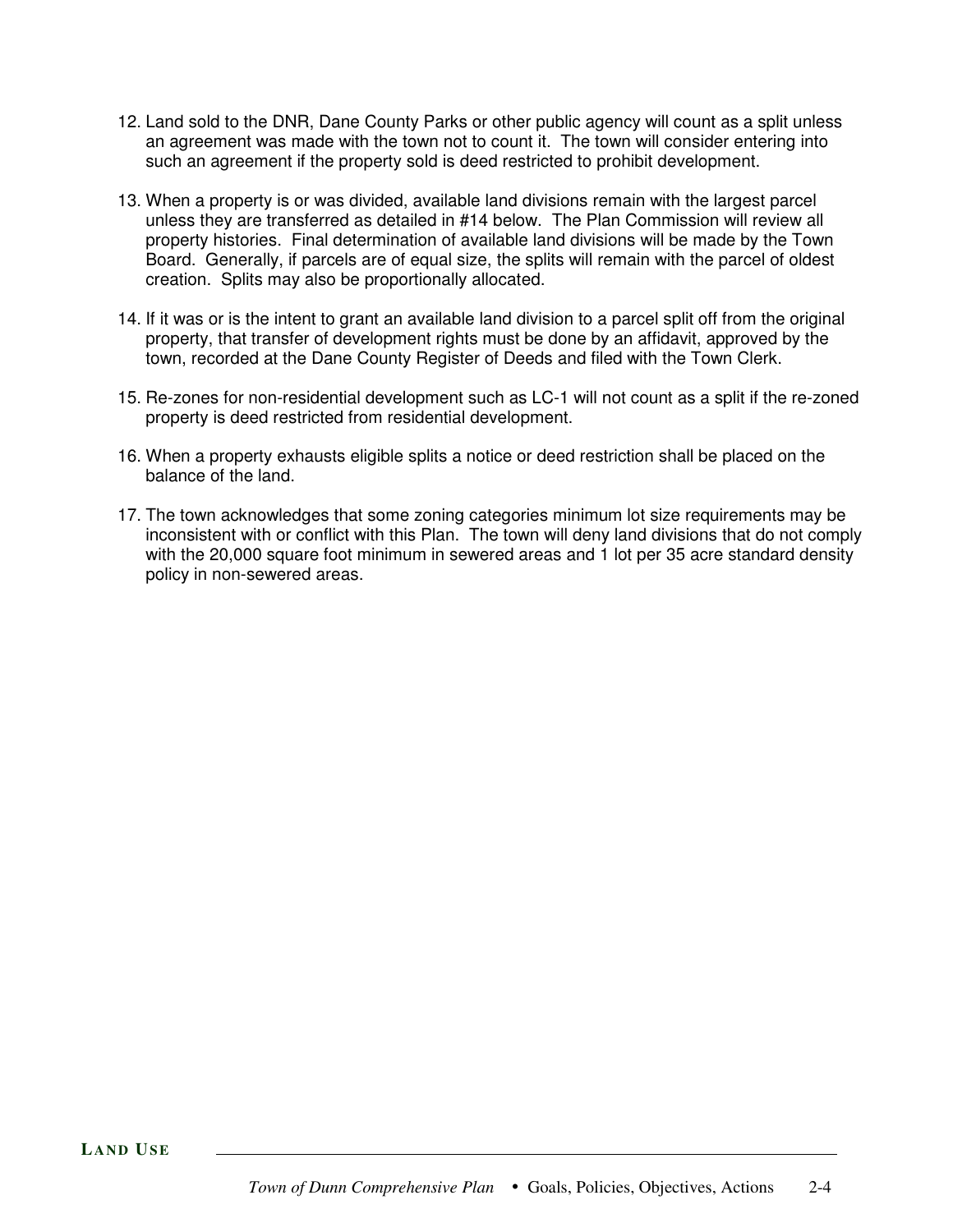## **A. Agricultural Preservation Area**

#### *Purpose*

- o Preserve farmland in the Town for long-term farm use and maintain agriculture as a major economic activity and way of life.
- o Protect farm operations from incompatible adjacent land uses or activities that will adversely affect the long-term agricultural investment in land and improvements.

#### **Policies**

- 1. A two-acre maximum land division size shall be enforced for splits separating a farm dwelling from land. Applicants may request an exception to this rule if additional acreage is needed to include farm residences and usable outbuildings (existing as of January 1, 2006).
- 2. Purchase of Development Rights or conservation easements are a priority in this land use area.
- 3. Support bed and breakfasts and other agritourism businesses in this land use area, provided they do not negatively impact existing land uses or neighboring residents.
- 4. Follow the guidelines in Sections 2.3 (Site Plan and Development Review) and 2.4 (Review Requirements for Rezoning Requests) for additional standards.

#### **Agricultural Preservation Area**

This land use area includes agricultural lands and farming operations; farmsteads and homes with densities generally not exceeding one (1) single family residential unit per 35 acres owned; woodlands, non-tillable slopes, agriculture-related and farm family businesses; and mineral extraction operations.

This land use area covers most of the Town of Dunn and this Plan continues to support this as the predominant land use in the Town. New housing should be limited in this area to prevent incompatibilities with farm operations. When housing is allowed, it should follow the guidelines presented below.

The zoning category most compatible with this district is the A-1 Exclusive Agriculture District. The Town generally does not support rezoning of land from A-1 Exclusive Agriculture to any other zoning category. The A-2 Agriculture and A-B Agriculture Business zoning districts may be suitable for parcels proposed for farm-related businesses or services. Rezones in this planning district are guided by specific policies.

- 5. Allow conversion of single family homes to duplexes per policy 2.2 (F) (5).
- *6.* Support conservation efforts and best management practices to protect air and water quality on and adjacent to agricultural lands.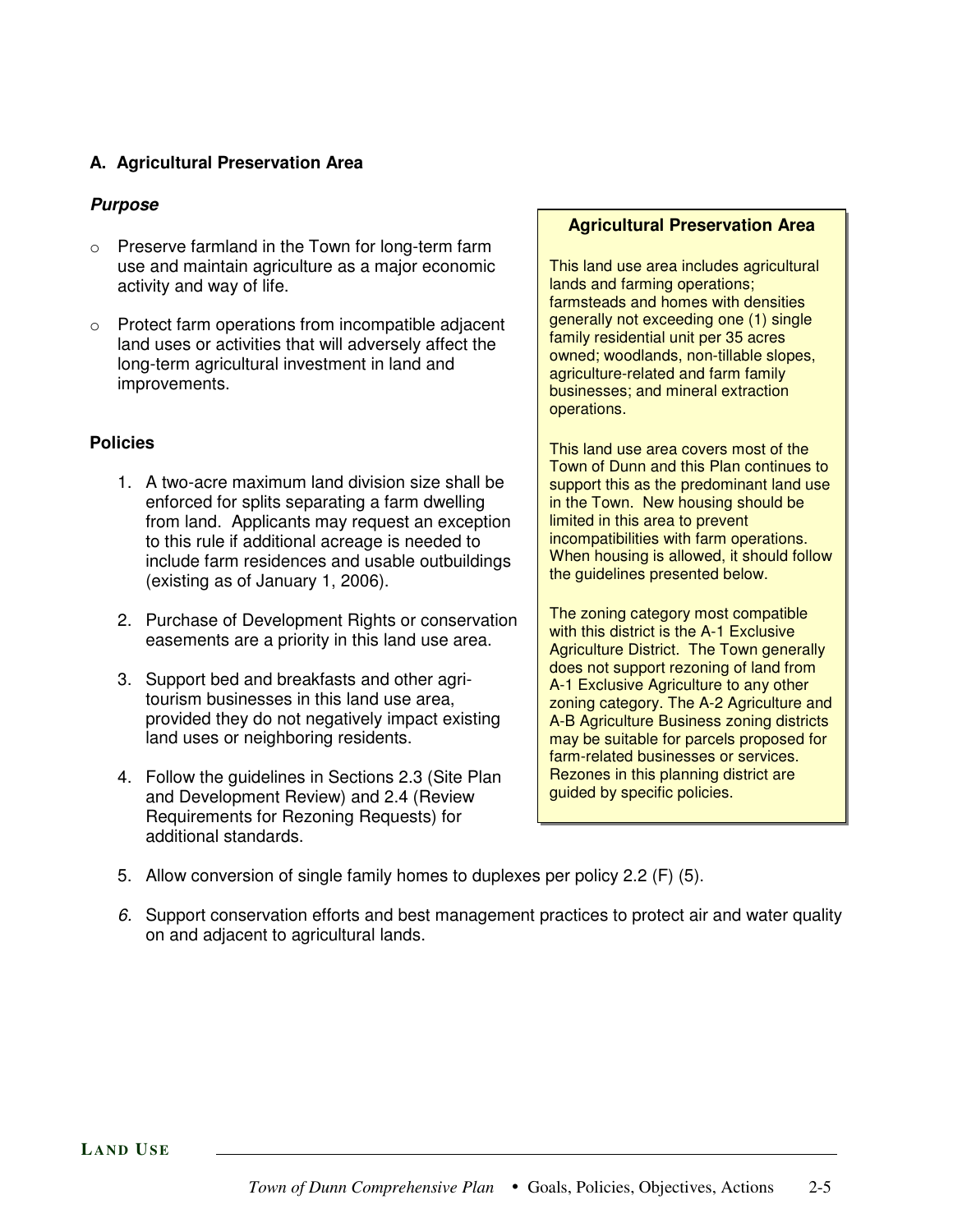## *Conditional Uses in the Agricultural Preservation Area*

The Town will support conditional uses in each district only if all provisions of the Land Use Plan and the Future Land Use Map are addressed and met and after consideration of the following factors:

- a. The use is complementary with agricultural uses.
- b. The need of the proposed use for a location in an agricultural area.
- c. Compatibility with existing or permitted use on adjacent lands.
- d. The productivity of the lands involved.
- e. The location of the proposed use so as to reduce to a minimum the amount of productive agricultural land converted.
- f. The need for public services created by the proposed use.
- g. The availability of adequate public services and the ability of affected local units of government to provide them without an unreasonable burden.
- h. The effect of the proposed use on water or air pollution, soil erosion and rare or irreplaceable natural resources.

The Town will consider applications for the following conditional uses. It will not support the granting of any other conditional use in these districts. A site plan per section 2.3 and/or 2.5 will be required.

#### *A-B Agriculture Business District*

- Dead stock hauling services. (Use will not be allowed within 500 feet of a neighboring residence.)
- Sales or storage of agricultural byproducts.
- Stockyards, livestock auction facilities. (Use will not be allowed within 500 feet of a neighboring residence.)

#### *A-1 Agriculture District (Exclusive)*

The Department of Agriculture, Trade and Consumer Protection must be notified prior to the approval of any conditional use permit in this district.

- Dependency living arrangements.
- Governmental uses. (Use will not be allowed within 500 feet of a neighboring residence.)
- Limited family businesses.
- Horse-boarding stables, riding stables, hay and sleigh rides. (Use will not be allowed within 500 feet of a neighboring residence.)
- Farm family business for retail sales of bridles, saddles, grooming supplies and related items at a horse- boarding or riding stable facility. Said use shall be limited to a maximum of 150 square feet of floor space. (Use will not be allowed within 500 feet of a neighboring residence.)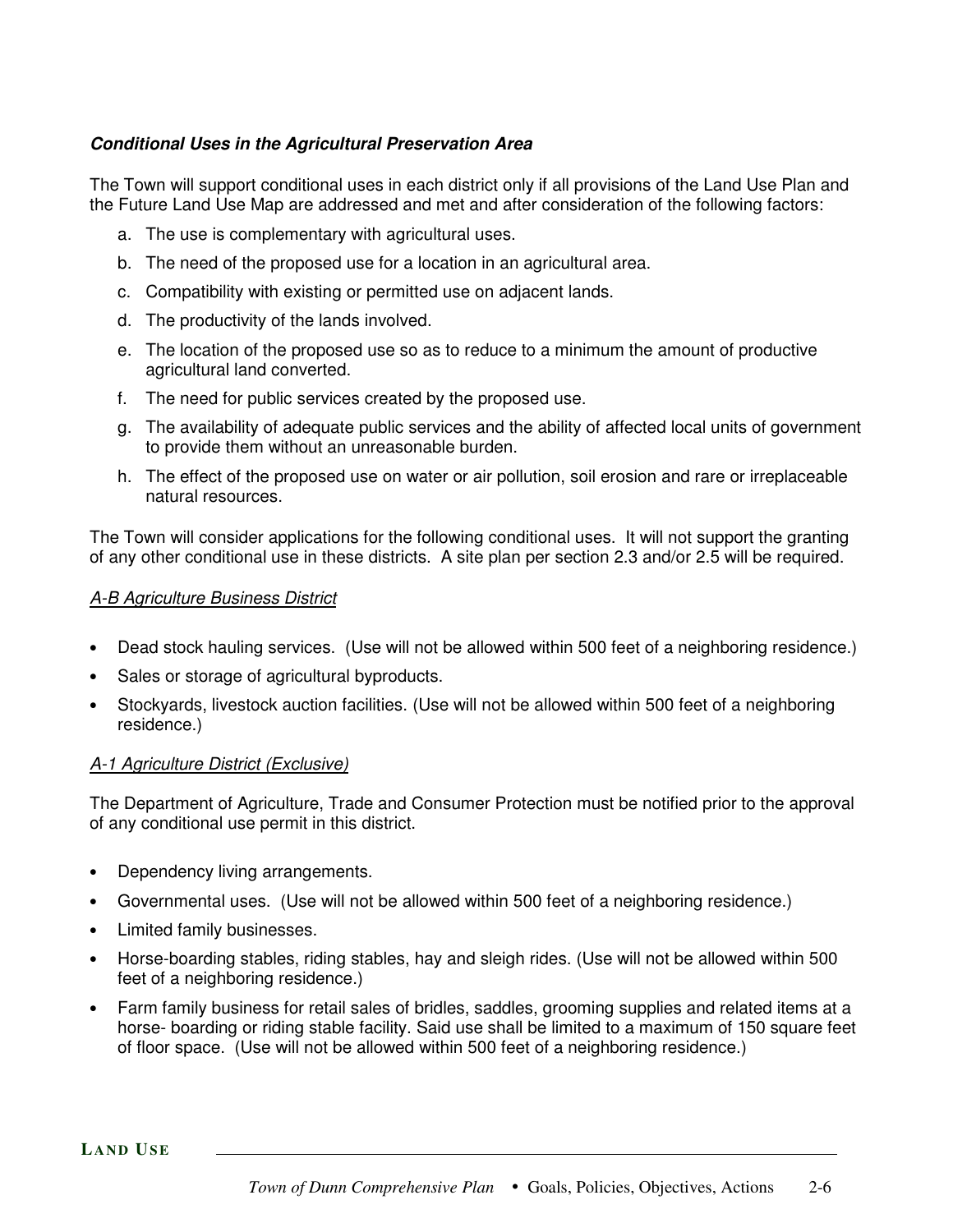- The seasonal storage of recreational equipment and motor vehicles owned by private individuals other than those residing on the premises, such storage to be in existing accessory farm buildings. The storage of a dealer's inventory or the construction of any new buildings for storage shall be considered a commercial use and subject to the provisions of this ordinance.
- Agricultural entertainment activities which are not a permitted use under  $10.123(2)(k)$  of the Dane County Zoning Ordinance.

## *A-2 Agriculture District*

- Radio and television transmitting towers, microwave towers, community television antenna installations including the buildings or structures necessary for their operation but not including buildings for offices, studios or the like. (Use will not be allowed within 500 feet of a neighboring residence.)
- Cemeteries.
- Dependency living arrangements.
- Governmental uses. (Use will not be allowed within 500 feet of a neighboring residence.)
- Native wildlife rehabilitation facilities. (Use will not be allowed within 500 feet of a neighboring residence.)
- Parking or storage of not more than two trucks, semi- tractors or semi-trailers which have a gross vehicle weight of over 12,000 lbs.
- Limited family businesses.
- The seasonal storage of recreational equipment and motor vehicles owned by private individuals other than those residents on the premises, this storage to be in existing accessory farm buildings. The storage of a dealer's inventory or the construction of any new buildings for storage shall be considered a commercial use and subject to the provisions of this chapter.
- Horse-boarding stables, riding stables, hay and sleigh rides, horse shows and similar events. (Use will not be allowed within 500 feet of a neighboring residence.)
- Training of dogs. (Use will not be allowed within 500 feet of a neighboring residence.)
- Training of horses at a horse boarding facility. (Use will not be allowed within 500 feet of a neighboring residence.)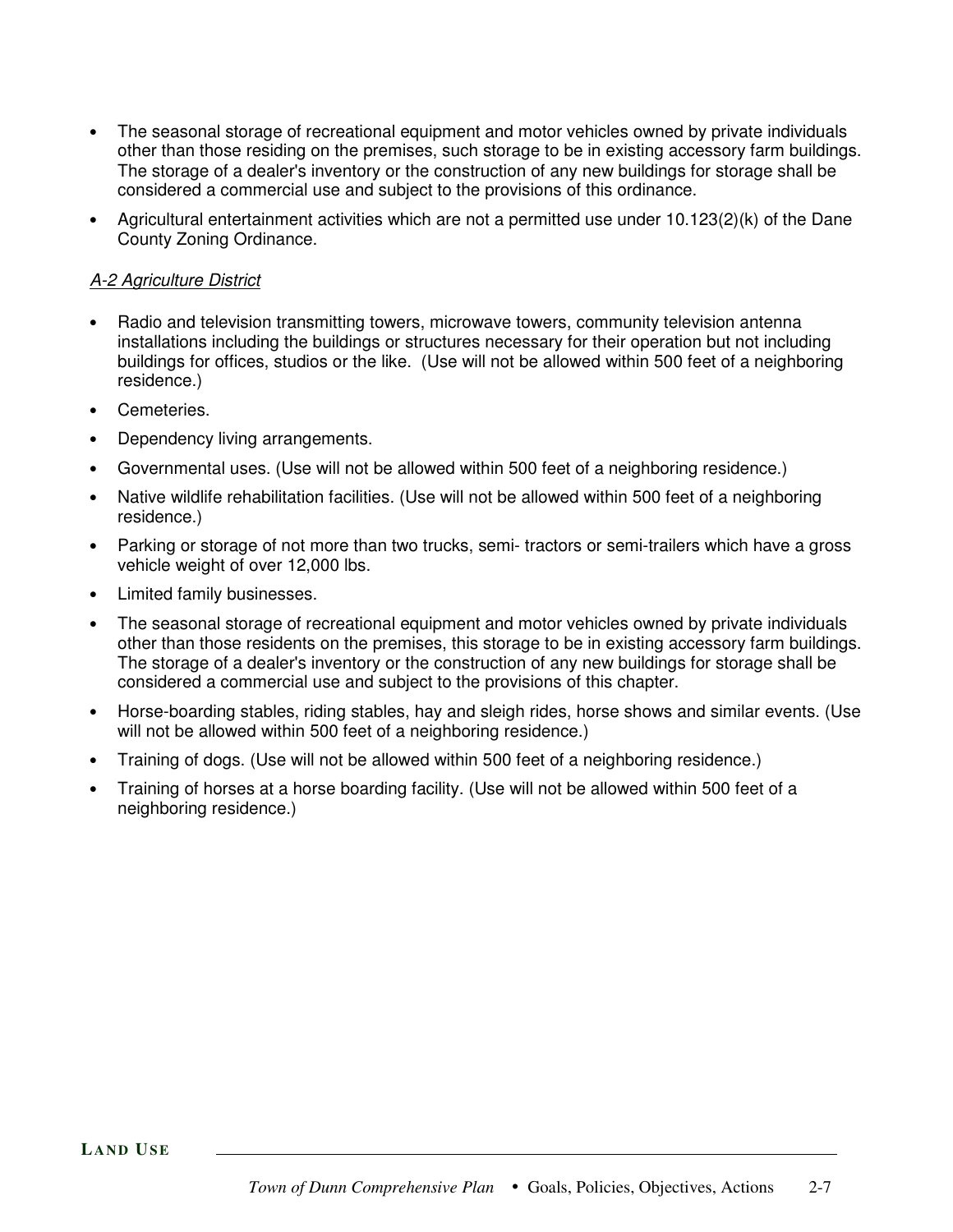# **B. Environmental and Cultural Resources Protection Area**

## *Purpose*

o Preserve environmentally sensitive and culturally important areas, including woodlands, wetlands, floodplains, wet soils, steep slopes (15 percent or greater over 30 feet), wildlife corridors, woodlands, archaeological sites and other culturally significant areas. This land use area does not prevent existing uses, such as agriculture, from continuing.

#### *Policies*

- 1. Utilize the Town's PDR program to preserve environmental, archaeological, scenic and historic resources.
- 2. New development shall be allowed only along the edges of Environmental and Cultural Resources Protection Areas. These areas should not otherwise be altered.
- 3. Encourage the preservation of areas needed to support local wildlife.

#### **Environmental and Cultural Resources Protection Area**

This land use area includes continuous systems of environmental corridors such as drainage ways, stream channels, floodplains, wetlands and woodlands. New development should be allowed only along the edges of these areas to protect environmental resources, protect private property from damage and preserve wildlife habitat.

The A-1 Exclusive Agriculture District and the CO Conservancy District are the zoning districts most compatible with this land use area. County floodplain and wetland overlay zoning districts cover most of these areas. In addition, the Historic Overlay zoning district can be used to protect the Town's cultural and historic resources in this area and throughout the Town.

- 4. Existing zoning prohibits all development on and within 25 feet of archeological sites. The Town should consider adopting an Archeological Preservation Ordinance to provide more stringent protection of these areas.
- 5. A wetland buffer of 100 feet shall be enforced around wetlands with an area of 2 acres or greater. Variances will be considered in situations where previously existing lots would be made unbuildable by this restriction.
- 6. Request rezoning of important wetlands and appropriate buffers in these areas for conservation and protection.
- 7. Minimize habitat fragmentation and ensure that a larger area is available for wildlife populations through the following actions:
	- Encourage building only along the "edges" of woodlots to limit habitat fragmentation.
	- Avoid building above wooded slopes. Building above wooded slopes can increase erosion and severely impact wooded areas.
	- Re-map the environmental corridors. The corridors were mapped before GIS technology was available and not all areas match current woodlot and wetland boundaries.
- 8. The Town shall support all other levels of government in acquiring natural features in this area, especially those within the identified environmental corridors, for public use and protection consistent with the objectives and policies of this Plan.
- 9. Follow the guidelines in Sections 2.3 (Site Plan and Development Review) and 2.4 (Review Requirements for Rezoning Requests) for additional standards.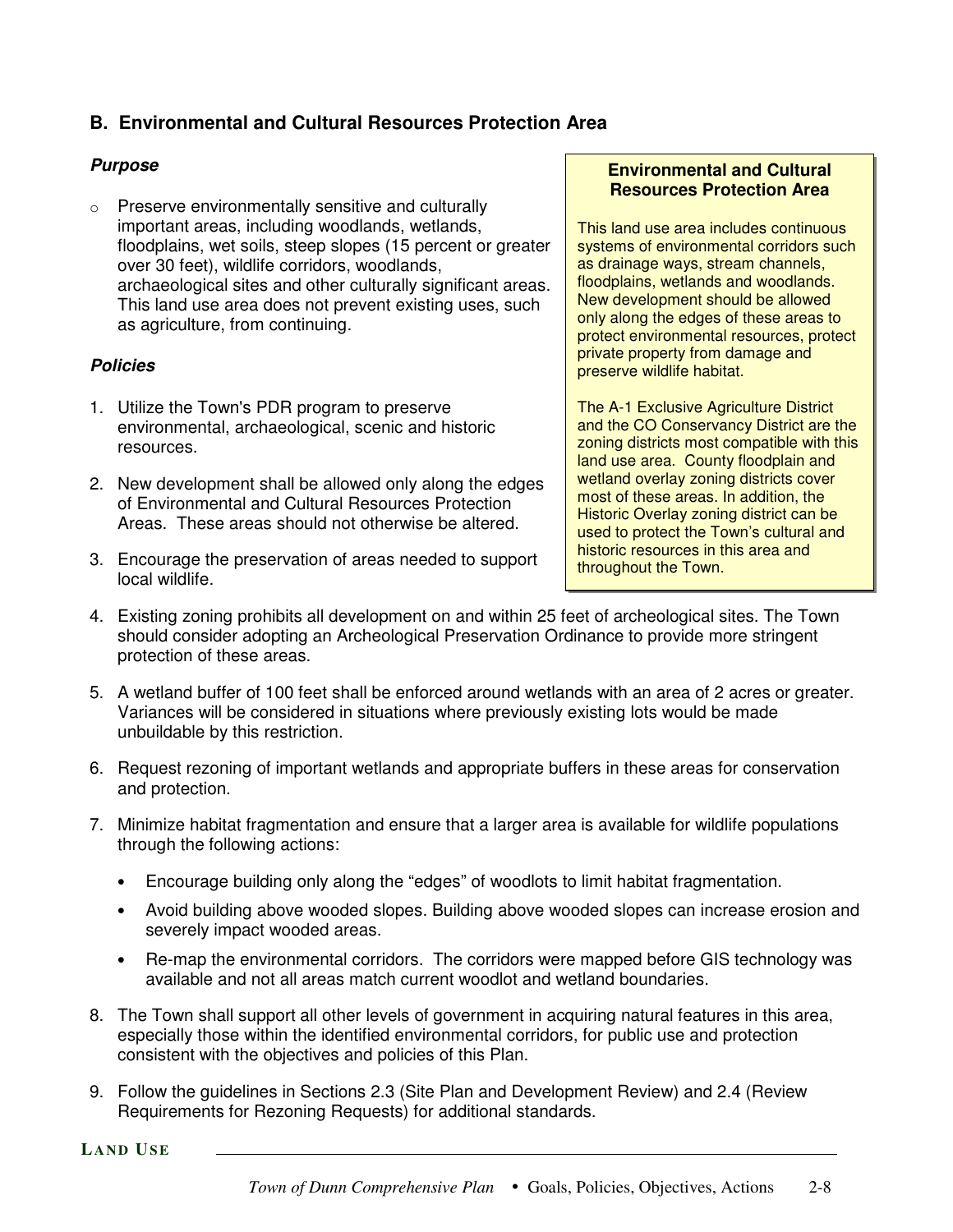## **C. Private Conservation Agreement Area**

## *Purpose*

o Continue to encourage conservation easements on private land to ensure the protection of the Town's environmentally, agriculturally and culturally significant resources.

#### *Policies*

- 1. Support The Nature Conservancy, the Natural Heritage Land Trust, American Farmland Trust, WDNR, Dane County Parks and similar organizations in acquiring conservation easements on appropriate lands from willing landowners.
- 2. Pursue conservation agreements with willing landowners.
- 3. Consider identifying Town lands that should be targeted for protection through easements.
- 4. All rules in the Agricultural Preservation Area apply or as defined per agreement if stricter.
- 5. Zoning districts that are appropriate to this land use area vary, and any district could have a conservation easement attached to it.

## **Private Conservation Agreement Area**

This land use area is located throughout the Town of Dunn and includes land with conservation easements that are owned by the Town of Dunn, the Natural Heritage Land Trust, The Nature Conservancy, Wisconsin Department of Natural Resources or American Farmland Trust. The land is privately owned and public access is not allowed in these areas.

Lands owned by MaHUNT are also included. These areas have limited public access. For more information see www.mahunt.org.

Because it is impossible to determine which landowners will pursue easements, the Future Land Use Map does not identify additional Conservation Agreement parcels. As easements are secured, the map should be updated.

This land use area is extremely important because the easements generally protect the land in perpetuity and maintain the land for agricultural or conservation purposes, which is one of the most important objectives of the Town's Comprehensive Plan.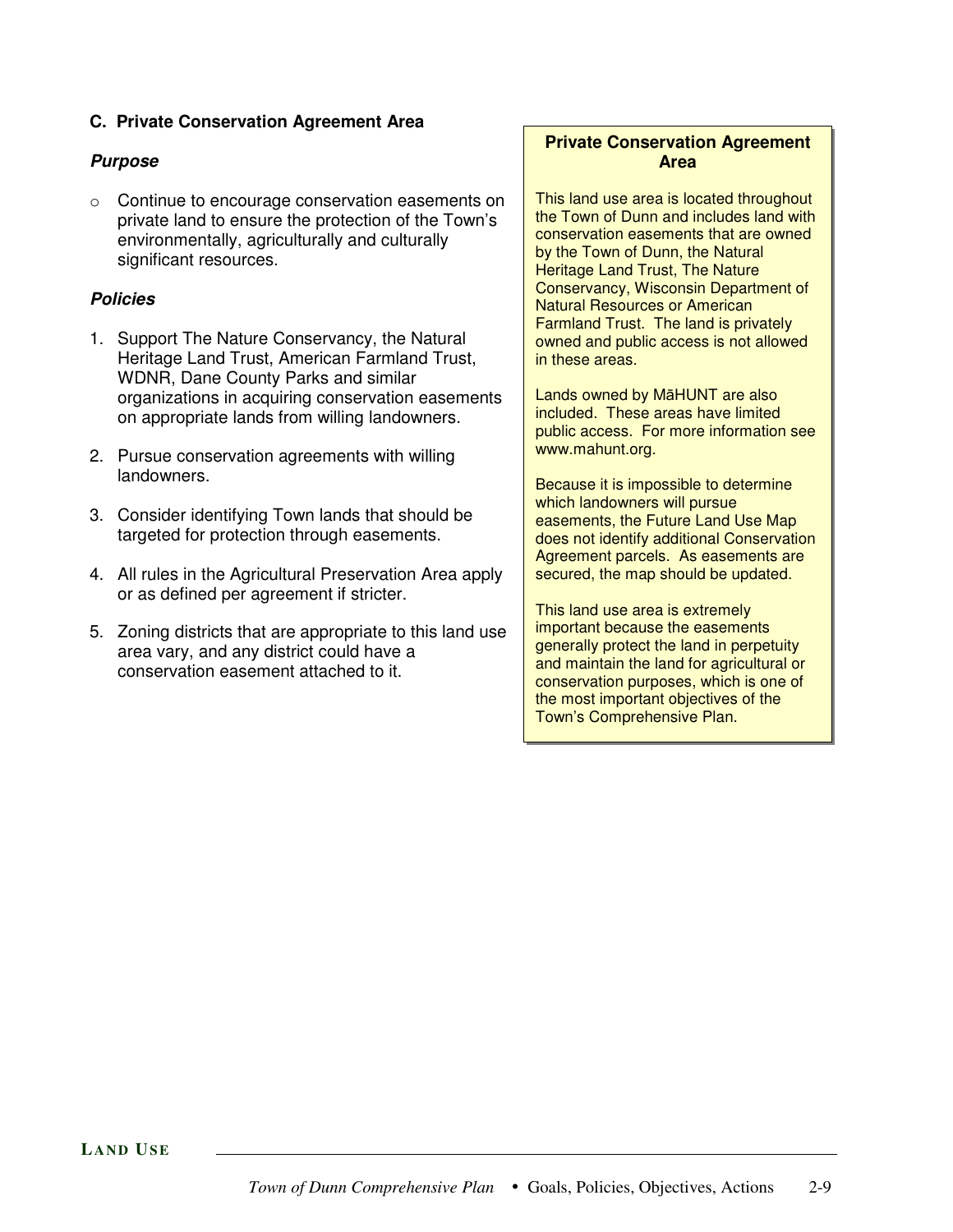#### **D. Parks and Recreation Area**

## *Purpose*

o Provide sufficient parks and nature-based recreation areas to meet the needs of the residents of the Town of Dunn.

## *Policies*

- 1. Allow for only low-impact recreational uses of environmentally sensitive areas.
- 2. Create a system of connected open spaces and multi-use trails in this area and link them to surrounding jurisdictions.
- 3. Work with Dane County, Wisconsin DNR (WDNR), the U.S. Fish and Wildlife Service, The Nature Conservancy and others to provide high quality park and recreation areas.

#### **Parks and Recreation Area**

This land use area includes publicly owned lands, including land owned by Dane County Parks, WDNR, the Town of Dunn, the U.S. Fish and Wildlife Service and lands privately owned by The Nature Conservancy.

The A-1 Exclusive Agriculture District and the CO Conservancy District are the zoning districts most compatible with the Park and Recreation Area land use. Also, the Historic Overlay Zoning District may be used to protect important historic sites. It should be noted that the Town does not support Recreational District (RE) zoning.

- 4. In the event the Town purchases conservation easements in the No Annexation Buffer Area pursuant to the Preservation Program, the Town agrees that such easements shall not prohibit non-motorized, passive public recreational access and uses ("Passive Uses"). Passive Uses include hiking, bicycling, cross-country skiing, snowshoeing, and guided nature walks. Passive Uses do not include playground uses, or soccer, basketball, or football recreational purposes or uses for other organized team sports. During conservation easement negotiations with landowners in the No Annexation Buffer Area, the Town will make efforts to partner with the Village of McFarland, Dane County Parks Department and/or Wisconsin Department of Natural Resources to purchase all or part of the land for Passive Uses.
- 5. Maintain the existing access to the Town's lakes for park and recreation opportunities.
- 6. Priorities for facilities and improvements in this land use area should be given to:
	- Minimal development to control maintenance and operation costs and preserve the natural value of the land
	- Trail-oriented activities
	- Make all reasonable accommodations possible for people with disabilities in accordance with the Americans with Disabilities Act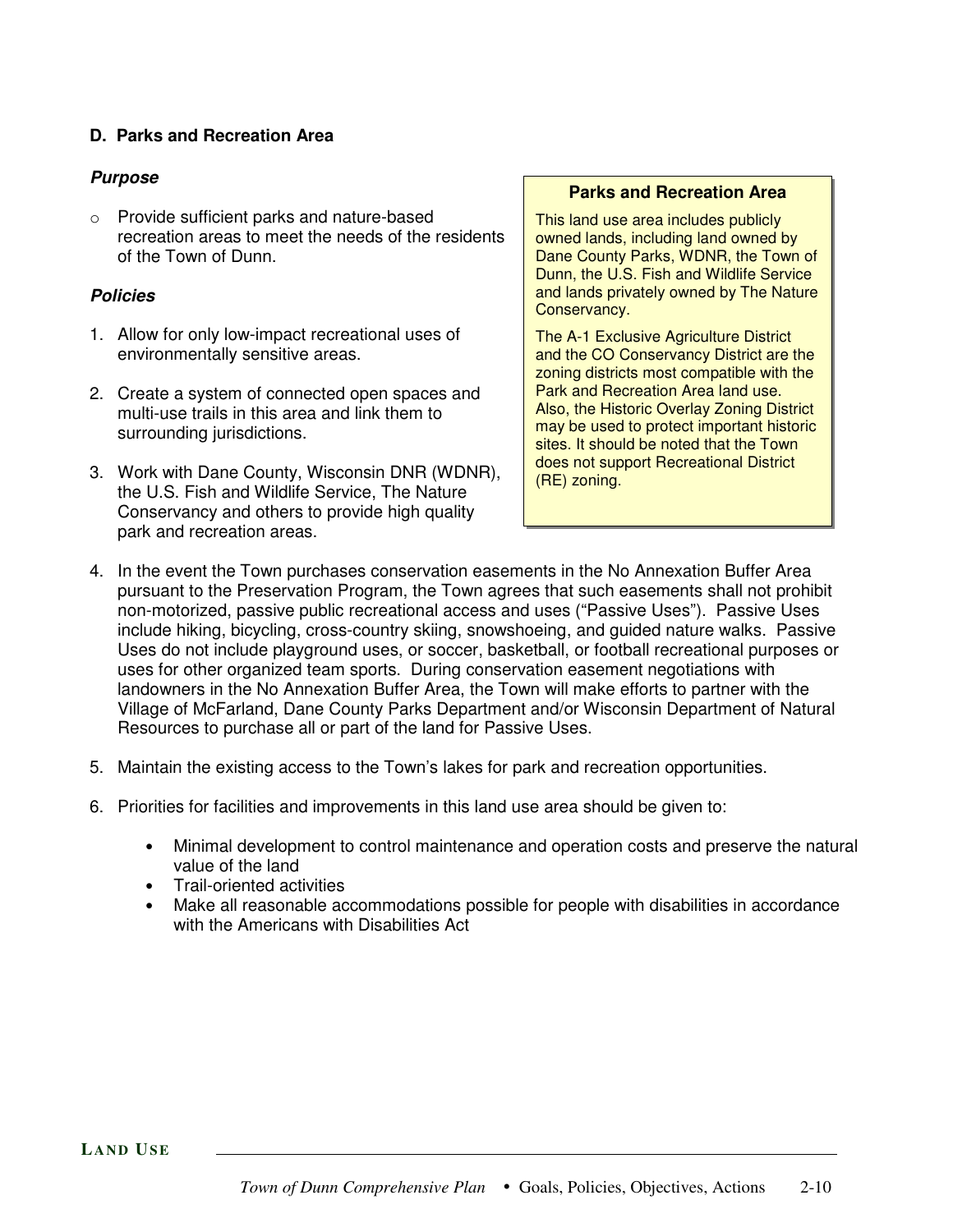## **E. Agricultural Transition Area**

## **Purpose**

o Provide for the orderly transition of agricultural land into the Village of McFarland in the area that is identified in the McFarland/Dunn Inter-municipal Cooperation Agreement for eventual urban expansion.

#### **Policies**

- 1. Implement the McFarland/Dunn Inter-municipal Cooperation Agreement.
- 2. The McFarland/Dunn Inter-municipal Cooperation Agreement is currently under litigation. If the agreement fails this area will be governed by the Agricultural Preservation Area standards.

#### **Agricultural Transition Area**

This land use area is generally located to the east of the Village of McFarland corporate limits (as defined at the time of this writing) and encompasses the area that is proposed for the Village's urban expansion, as defined in the McFarland/Dunn Inter-municipal Cooperation Agreement, which was adopted by the Village and the Town in 2005. The land in this area is primarily used for farming, with scattered open lands and woodlots, farmsteads and single family residential development at a density of approximately one (1) home per 35 acres.

3. This area should be used primarily for agriculture until it is annexed. Prior to annexation, new development should be limited to the guidelines applicable to the Agricultural Preservation Area.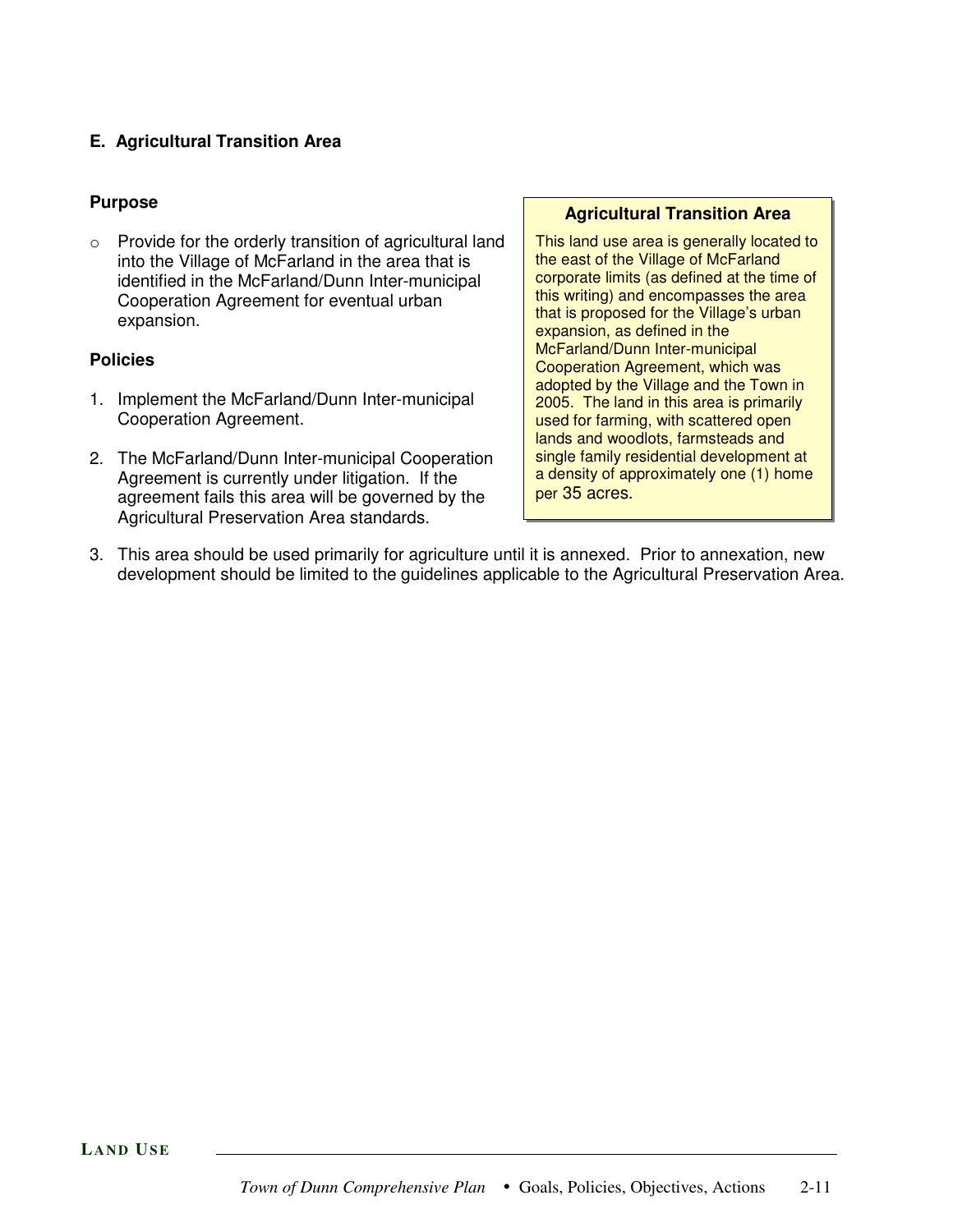## **F. Limited Service Area**

## *Purpose*

o Permit sewered development in the Town of Dunn only in infill areas within the Waubesa and Kegonsa Limited Service Areas (see Waubesa and Kegonsa Limited Service Area Boundaries Maps) and in areas designated on the Future Land Use Map for limited service area expansion.

#### *Policies*

- 1. Possibly extend the Kegonsa Limited Service Area (LSA) to include the Quam Drive Area (land in section 25 shown as mixed use on the Future Land Use Map) if a neighborhood plan is approved by the Town Board.
- 2. Explore the feasibility of removing lands from the Waubesa 1 and Waubesa 2 Sanitary Districts that are not planned for development.
- 3. The LSA may be extended by the Dunn Town Board provided that the proposed area must be:
	- a. Adjacent to the Waubesa LSA boundary existing on January 4, 1999 (see Waubesa Limited Service Area Boundaries Map).

#### **Limited Service Area**

This land use area encompasses the residentially zoned land within the Lake Kegonsa and Lake Waubesa Limited Service Areas. The land in this district is generally used for higher density residential development, including single family and duplex housing. Limited service areas are established in areas where only a limited range of urban services are needed.

These situations usually involve areas of existing development experiencing sewage disposal problems, or unique sites or facilities requiring sanitary sewer service but no other urban services. The zoning districts that are compatible with this land use area are the Residential R-1 through R-3A districts.

It is not the Town's intent to encourage development in the areas of the sanitary district that are not currently in the LSA.

or

Adjacent to the Kegonsa LSA boundary existing on January 1, 1990 (see Kegonsa Limited Service Area Boundaries Map).

- b. Within 300 feet of the LSA boundary stated above. The Town Board may extend the access to 500 feet upon documentation that special circumstances exist.
- c. Less than 40,000 square feet. If a larger area is deemed necessary by the Town Board, the property must be deed restricted to prohibit future land division. (This restriction is necessary because the minimum lot size in the LSA is 20,000 square feet. The intent of adding land to the LSA is to provide sewer service not to grant additional lots.)
- 4. Lots can be divided in the LSA if:
	- 1. The minimum lot size is 20,000 square feet, and
	- 2. The entire lot is in the LSA, and
	- 3. All requirements of the county zoning, shoreland zoning, floodplain and both the county and Town subdivision ordinances, Town Comprehensive Plan and Future Land use Map must be met.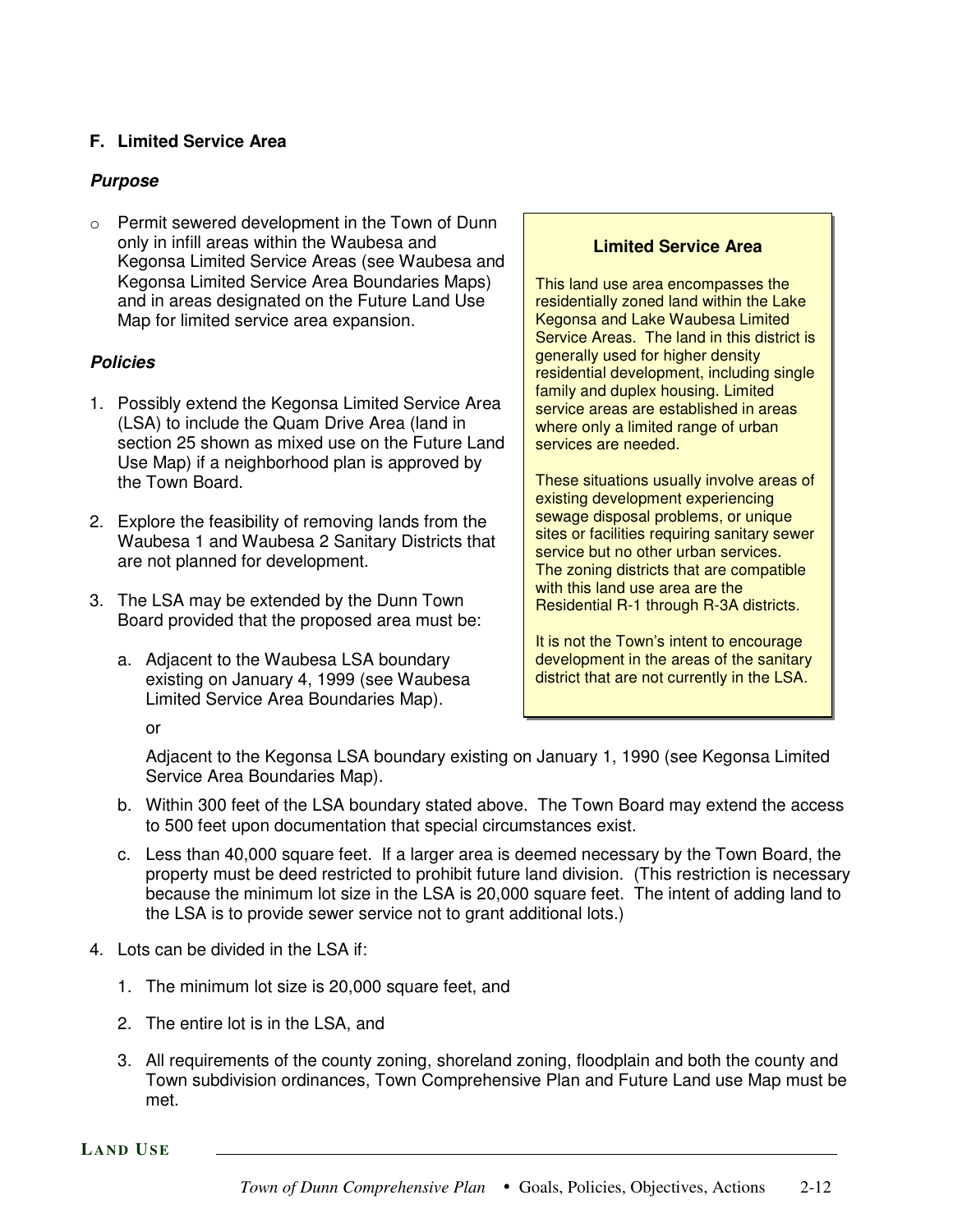- 5. Except for the Quam Drive Area (land in section 25 shown as mixed use on the Future Land Use Map), minimize population density by prohibiting new zoning for multifamily residential dwellings, without respect to whether the form of ownership is condominium or otherwise. This provision shall be construed and applied so as: 1) not to alter the rights of location of community living arrangements; and 2) not to discriminate against low-income housing. Rezoning to R-3A for duplexes may be permitted in areas otherwise suitable for residential use on the condition that the density of dwelling units per acre does not exceed the maximum permissible density that the Town would approve for new R-1 zoning. This allows for duplex zoning in some areas if the density is the same. For example, a 40,000 square foot lot in a sewered area could have a duplex since the density would be one (1) residence per 20,000 square feet. In unsewered areas of the Town, a duplex would be allowed on a two (2) acre lot.
- 6. Follow the guidelines in Sections 2.3 (Site Plan and Development Review) and 2.4 (Review Requirements for Rezoning Requests) for additional standards.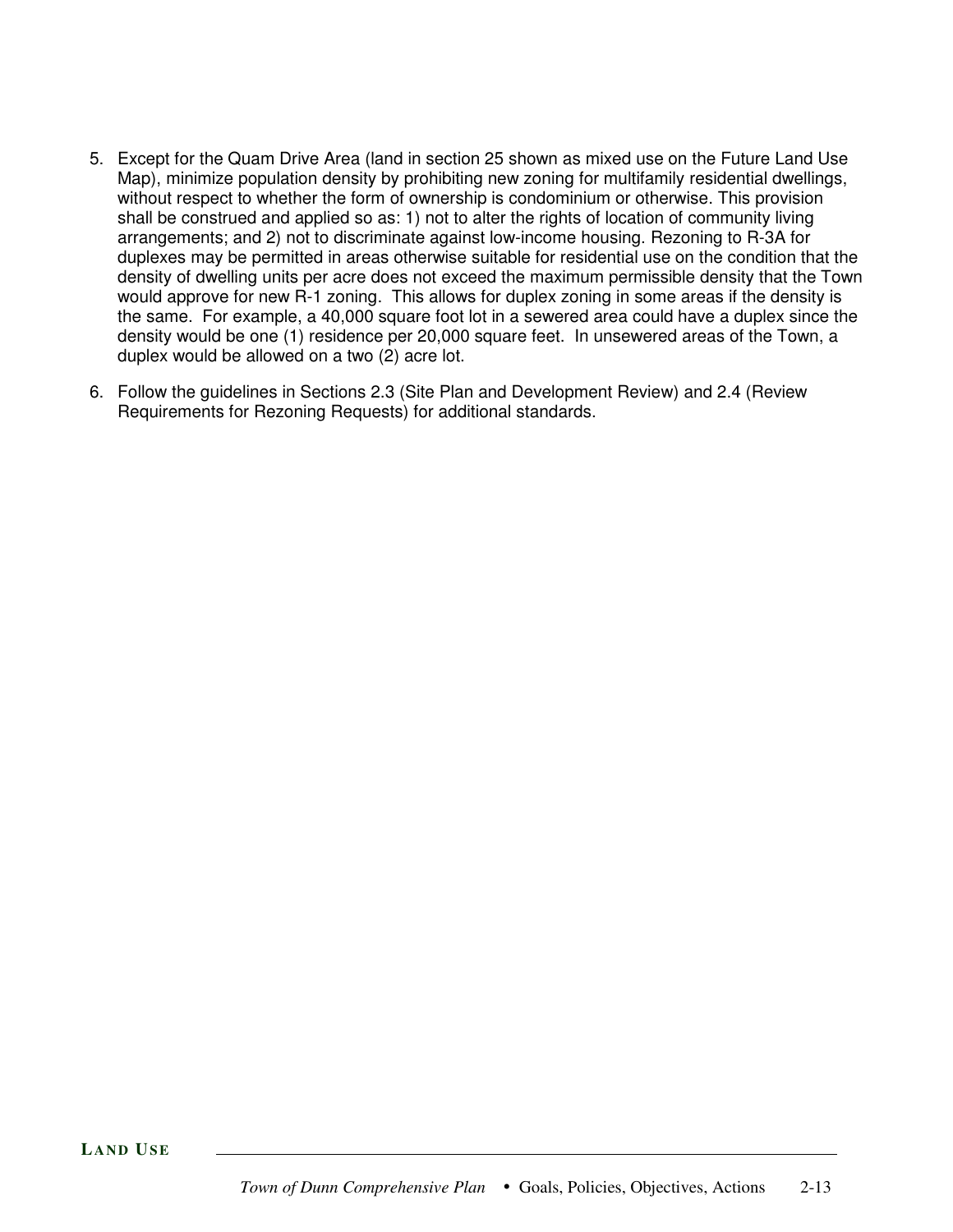#### **G. Unsewered Subdivision Area**

## *Purpose*

o Allow only the development of vacant parcels in existing unsewered subdivisions in this area.

## *Policies*

- 1. Prohibit the creation of any new unsewered subdivisions in the Town of Dunn.
- 2. Prohibit the division of any parcel in an existing unsewered subdivision.
- 3. If in the future an unsewered subdivision is provided with sewer service, the parcels in that subdivision may not be further divided.
- 4. Allow for the conversion of single family homes to duplexes per policy 2.2 F(5).
- 5. Follow the guidelines in Sections 2.3 (Site Plan and Development Review) and 2.4 (Review Requirements for Rezoning Requests) for additional standards.

#### **Unsewered Subdivision Area**

This land use area includes existing residential areas that are located outside of the Limited Service Areas and are served by on-site waste disposal systems. Most of the remaining parcels in the existing unsewered subdivisions are undeveloped because of site-specific limitations, such as difficulty in providing an acceptable and safe means of providing sewage disposal. Any proposal to develop one of these existing vacant parcels must meet all of the requirements of the Land Use Plan and Future Land Use Map, including demonstrating suitability for an on-site wastewater treatment system that complies with the state plumbing code and the Dane County Sanitary Ordinance.

The zoning districts most appropriate for Residential land use are the RH-Rural Home districts and the R-1A Residential District. The RH-1 Rural Home district allows bed and breakfasts, which have been discussed during this planning process as a possibility for agri-tourism.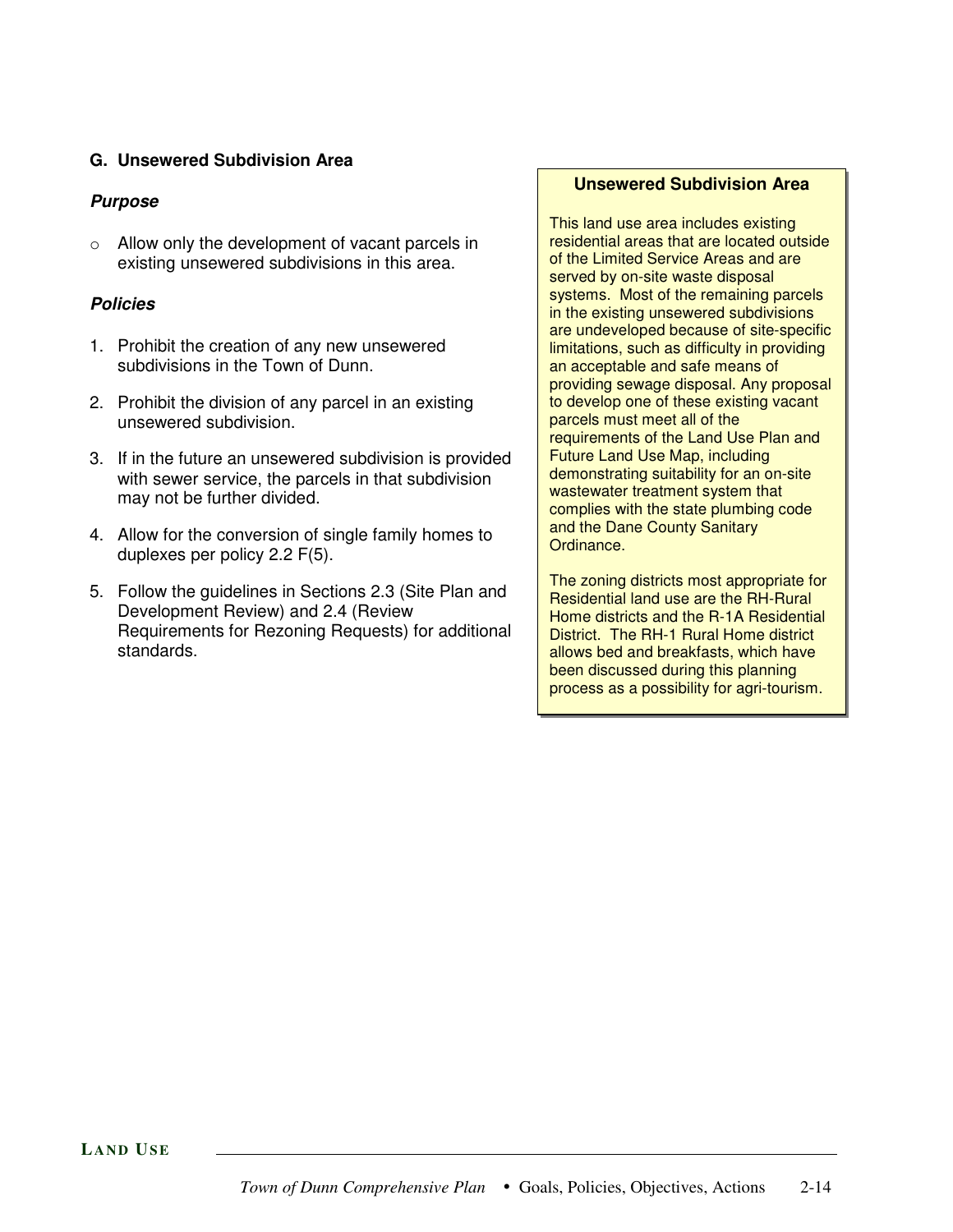# **H. Mixed Use Area**

## *Purpose*

- $\circ$  To provide a compatible mix of uses in an area that preserves and enhances the Town's rural character and resources while also providing important community-oriented places to live, work, recreate and more.
- o Protect and enhance the unique rural character of the Town by establishing and enforcing design standards that require appropriate and quality designs for the mixed-use areas of the Town.

#### **Mixed Use Area**

This land use area allows for a variety of community-oriented uses, including government, institutional, limited commercial and residential. The following areas in the Town of Dunn are designated as Mixed Use on the Future Land Use Map: the Quam Drive area, the Town Hall, and the area along Goodland Park Road and Berkan Street.

#### *Policies*

#### Quam Drive

- 1. Create a detailed site plan for this area with substantial neighborhood input. Focus on creating safe access to the church, not increasing traffic on Quam Drive, mitigating negative effects of stormwater runoff from the site and adhering to dark night sky principles to limit light pollution.
- 2. The Town will consider a variety of rezone requests for this district provided they meet the stated purpose and intent.
- 3. Primary uses in this area should be residential, senior housing, religious, limited neighborhoodoriented business, and possibly recreational or other uses determined to be acceptable by the neighborhood.
- 4. Design guidelines should be created and followed for this area.

#### Town Hall

- 1. Preserve the historic Town Hall.
- 2. Maintain the shop buildings located at the Town Hall site to continue to provide service to Town residents.
- 3. Explore other uses for the Town Hall site.

#### Goodland Park Road and Berkan Street

- 1. Support limited neighborhood-oriented commercial development in this area, such as a grocery store, ice cream store, or bait shop with input from local residents and the Waubesa Beach Neighborhood Association for the types of uses.
- 2. Primary uses in this area should be residential, recreation oriented, or neighborhood oriented commercial.
- 3. To maintain consistency with the Town's rural character and the surrounding buildings, building heights in this area should generally not exceed 2.5 to 3 stories.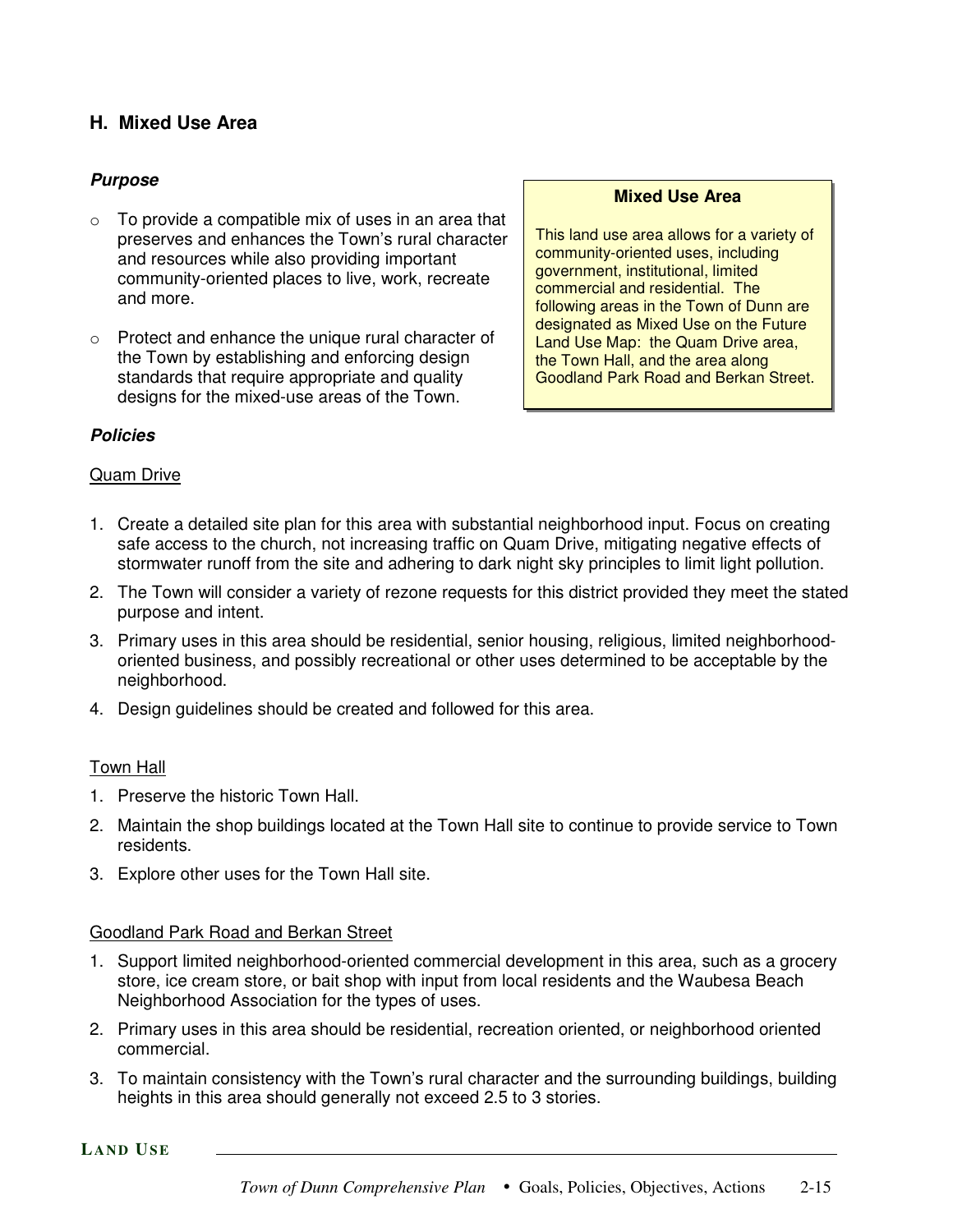# **2.3 Site Plan and Development Review**

A site plan reviewed by the Plan Commission and approved by the Town Board may be required for all proposed development.

The following standards shall apply unless more restrictive standards are in place for a property's existing zoning or planning classification.

#### *Site Plan Submittal Requirements*

- a. All existing property boundaries, lot lines and easements must be shown.
- b. All existing uses, structures, roads and driveways must be shown.
- c. Areas of differing soil productivity shall be delineated.
- d. All natural features, such as woodlands, wetlands, floodplains and steep slopes (15 percent or greater over 30 feet) shall be delineated.
- e. All proposed uses.
- f. Other information requested by the Plan Commission.

## *Review Criteria for Site Plans and New Development*

- a. All land divisions that create a building site will require the approval of the Town regardless of the size of the parcels involved.
- b. Land cannot be added to a non-dividable lot in order to make it dividable.
- c. Where practical, non-agricultural development is to be located on the least productive portion of the farm parcel. Productivity will be measured by the soil classification of the Soil Survey of Dane County, Wisconsin.
- d. The Town will not approve building lots on soils identified in the Dane County Soil Survey as posing severe or very severe limitations on septic system absorption fields, unless the landowner provides proof of suitability for an on-site wastewater treatment system that complies with all provisions of applicable state administrative code and the Dane County Sanitary Ordinance.
- e. The maximum permitted lot size shall be two (2) acres in order to minimize conversion of farmland to non-agricultural use. A two-acre maximum land division size shall be enforced for splits separating a farm dwelling from land. Applicants may request an exception to this rule if additional acreage is needed to include farm residences and usable outbuildings (existing as of January 1, 2006).
- f. Each parcel must front on an accessible public road for at least 66 feet. A public road is considered accessible if driveway access is allowed. For example, if the State Department of Transportation will not allow a driveway access from Hwy 51, then road frontage on Hwy 51 can not be used to meet the 66 foot road frontage requirement.
- g. New or updated roads or utility transmission lines should be located and constructed in a manner that would minimize any impact on prime farmland and other natural resources.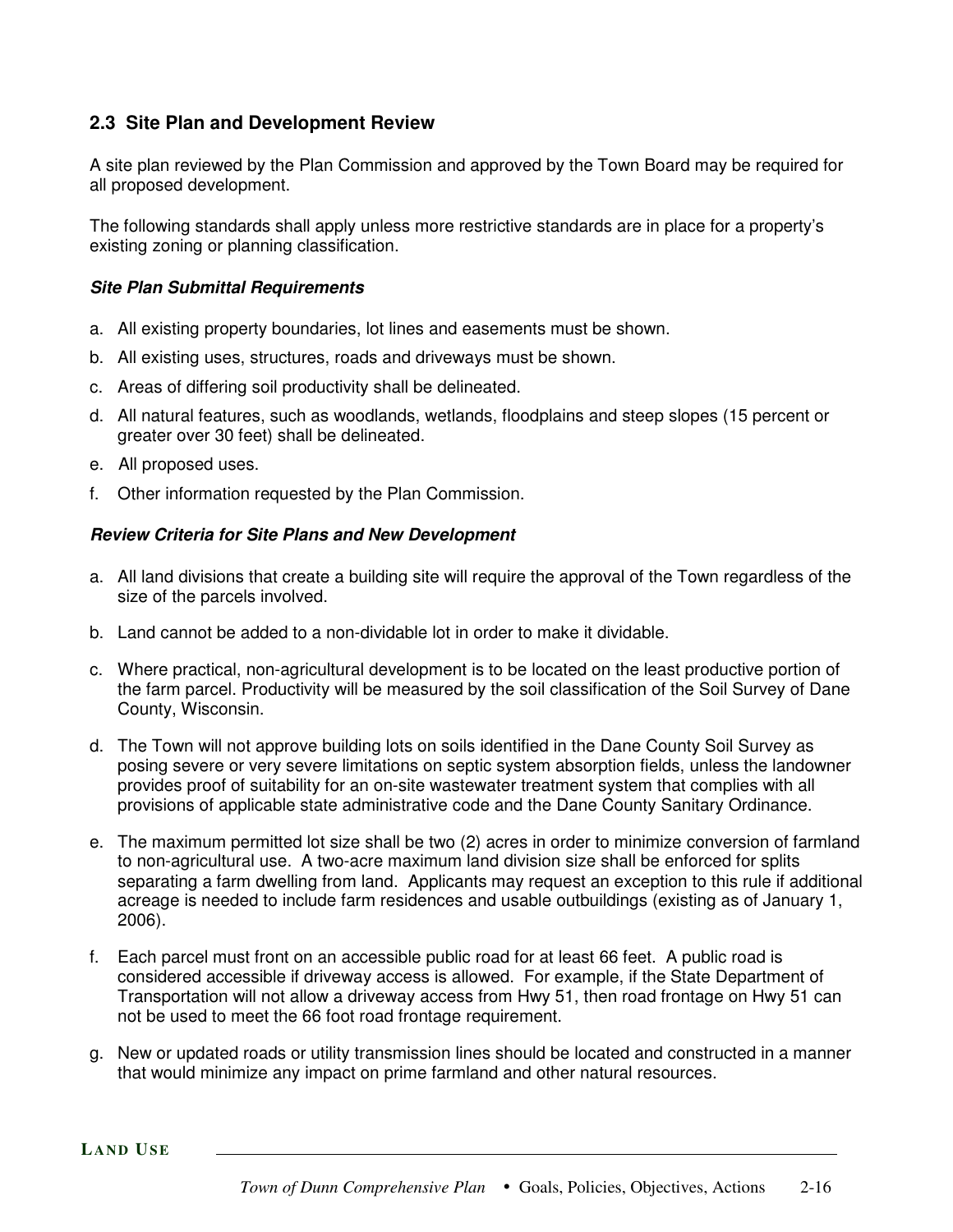- h. If at all possible, driveways shall not be permitted to cross productive agricultural lands and disrupt the agricultural use of the property. All driveways must permit safe access by fire trucks, ambulances and any other emergency vehicle. The Town Board and/or Plan Commission may require notification of the fire chief or other emergency service provider, as well as their approval of any driveway configuration.
- i. Discourage "flag lots" because long driveways are more difficult for fire and rescue vehicles to access, increase impervious surface, and homes placed significant distances from roadways fragment habitat. When possible, excessive lot depth in relation to lot width shall be avoided in new lots. A depth to width proportion from 1 to 1 (1:1) to 2 to 1 (2:1) shall be considered desirable ratios under normal conditions.
- j. Require, when possible, the clustering of any lots created on a given site.
- k. The Plan Commission may require a "full build-out" plan when lots or new homesites are proposed.
- l. The site plan should indicate a minimal level of tree clearing necessary for a building site. Good site planning will preserve the natural view, protect erodible slopes, preserve woodlands and protect wildlife habitat. It is desirable that development sites be landscaped with native vegetation to blend with the surrounding area.
- m. The proposed site cannot disturb any known historic or archeological site. Prior to approval of any site plan, the State Historical Society may be contacted to see if any historical or archeological site is known to occur on the site proposed for development, and if it is, the applicant will be required to relocate his/her plans for site development to a new location.
- n. The use of shared wells is encouraged. For all new residential development, each dwelling unit will be required to have its own well, or present the Town with a carefully considered and detailed shared-well agreement. If a shared well will be used, an agreement recorded at the Dane County Register of Deeds is required.
- o. All necessary measures will be taken to ensure that endangered and threatened species occurring on a proposed site will be protected.
- p. The Town may require deed restrictions, covenants and/or similar notations to be included on certified survey maps, plats or other documents recorded at the Dane County Register of Deeds.
- q. Driveways may be shared. Any driveway proposed for joint use will be required to have multiparty access easements and maintenance agreements that are reviewed and approved by the Town and recorded at the Dane County Register of Deeds.
- r. Section 2.6 Protect Scenic Views and Natural Character policies.
- s. Minimize earthmoving and disruption of existing topography and drainage patterns.
- t. Encourage a variety of stormwater management practices including rain gardens, bio-retention basins, preservation of local infiltratable soils, native vegetation, residential roof runoff directed to pervious yard areas, and other similar techniques to reduce water runoff and to maintain or increase groundwater recharge.
- u. Discourage filling or developing of the floodplains or area within 300 feet of them.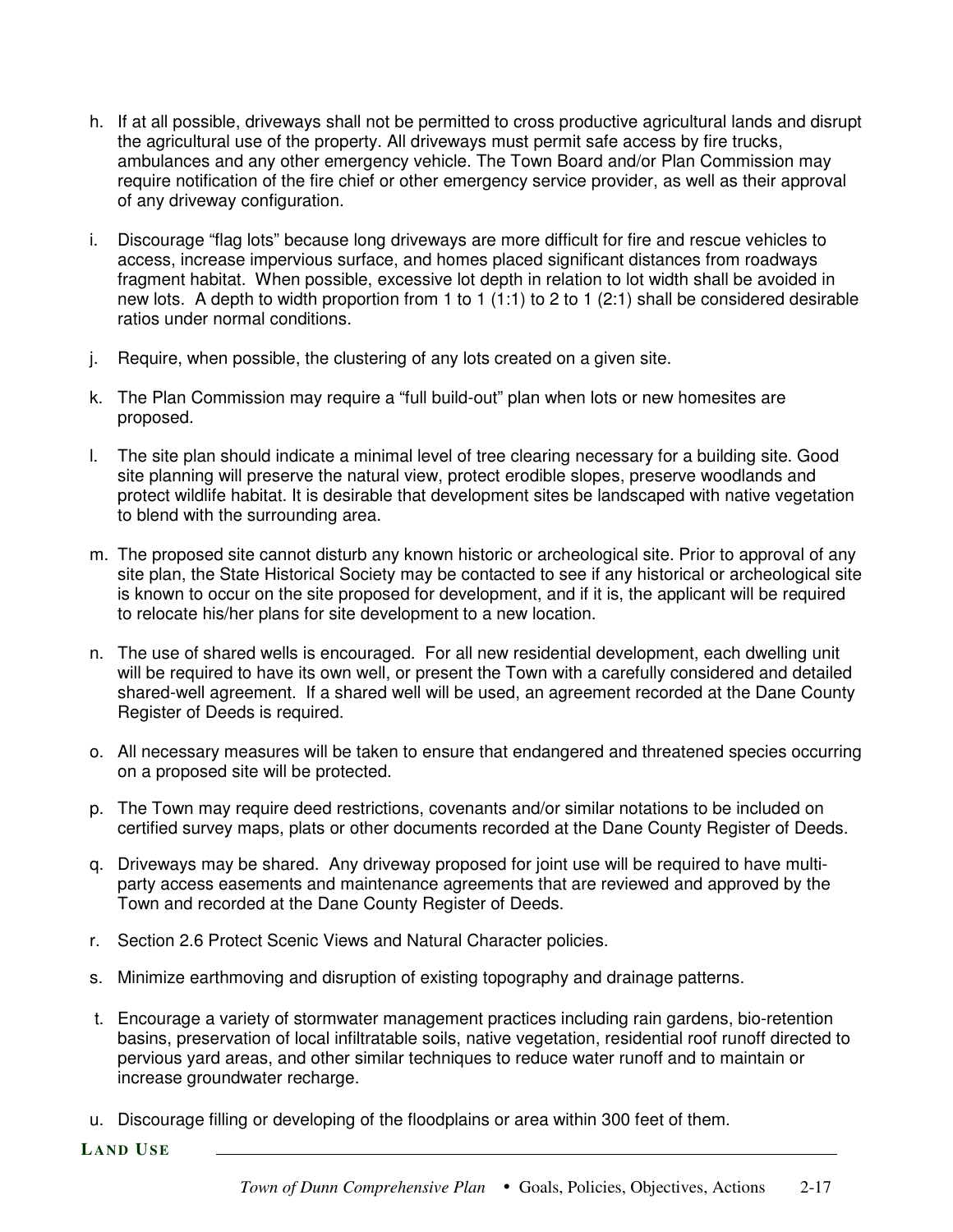#### *Compliance with Open Space Preservation Handbook*

In addition to these standards, anyone proposing a re-zone, site plan or conditional use permit is required to complete the preliminary planning review checklist found in the Town of Dunn Open Space Preservation Handbook, and included in the Appendix to this Plan. Additionally, refer to the Open Space Preservation Handbook when development is proposed and adhere to the recommendations to protect the important features found within each Study Area. Staff should review the checklist mentioned and update the checklist as necessary. The Town should work on a ranking system to determine what is most important to protect.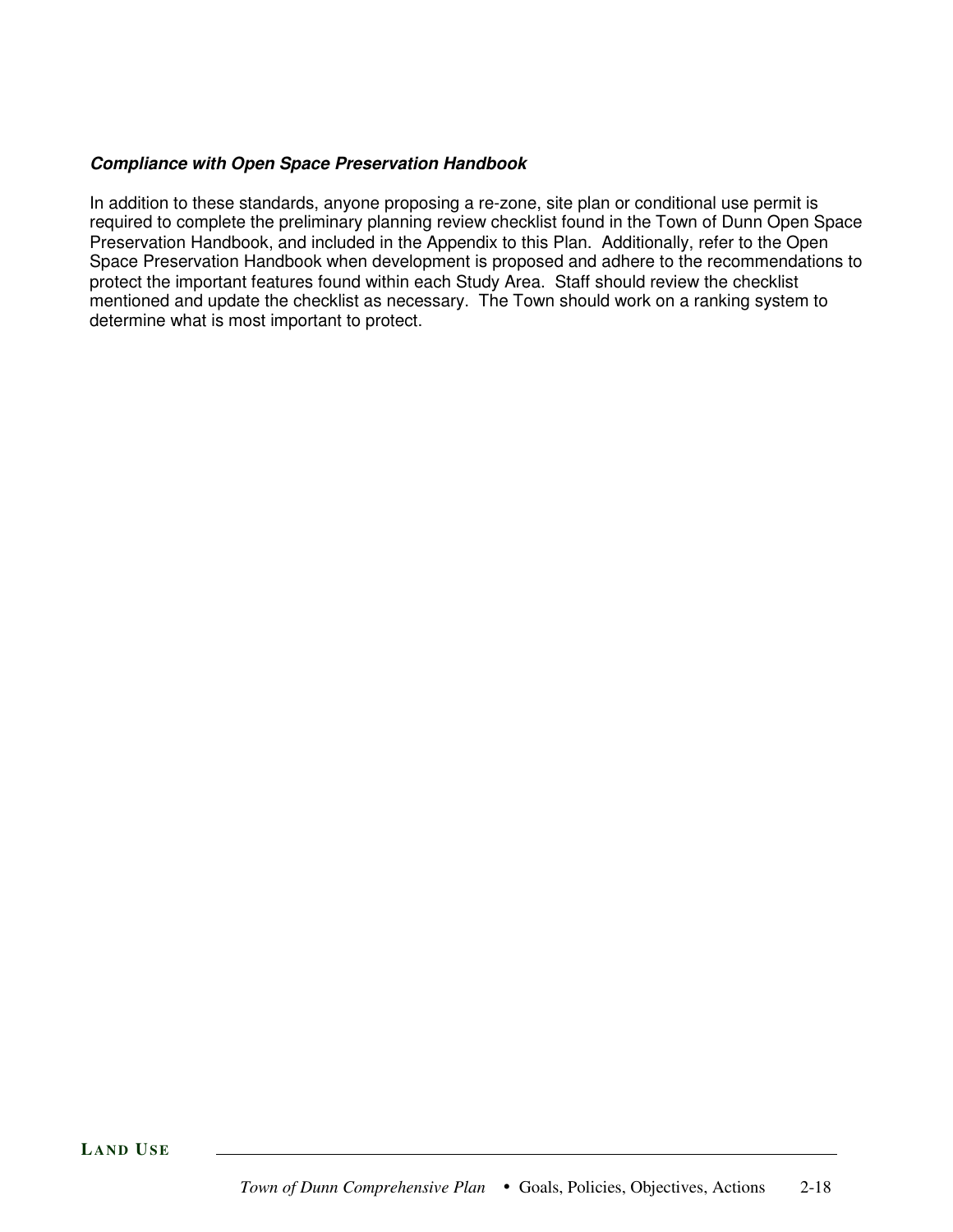# **2.4 Review Requirements for Rezoning Requests**

- a**.** The Town will support rezoning of land only to the following zoning districts if all provisions of this Plan and the Future Land Use Map are addressed and satisfied:
	- Residential Districts R-1, R-1A, R-2, R-3 and R-3A
	- Rural Homes Districts
	- Agriculture (Exclusive) A-1, Agriculture A-2 and Agriculture Business A-B
	- Limited Commercial District LC-1
	- Conservancy District CO-1
	- Historic Overlay District HD
	- Commercial District C-1 and C-2 with deed restriction allowing only marinas; sales of new and used watercraft and related equipment; snowmobiles and all terrain vehicles and related equipment; and repairs and service of watercraft, snowmobiles and all terrain vehicles; incidental retail sales; and outdoor watercraft storage.
- b. The Town will not support the rezoning of land to any other zoning district with the special exception of the Mixed Use areas. In these areas the Town will allow rezonings to accommodate the uses identified for each area. The Town should also support changes to the Dane County Zoning Ordinance that allow for mixed-use areas.
- c. The Town requires that a minimal amount of farmland be rezoned when considering rezonings of agricultural land to nonagricultural uses. Areas to be considered for rezoning should be:
	- 1. Land which is inaccessible to the farm machinery needed to produce and harvest agricultural products.
	- 2. Land where development would not disturb or destroy any important natural features such as significant woodland areas, wetlands, steep slopes (15 percent or greater over 30 feet).
	- 3. Consistent with the adopted Future Land Use Map and related policies outlined in this Plan.
	- 4. Land with non prime agricultural soils or soils that are not well suited to agricultural production.
	- 5. Land located such that there would be no possible conflict with the surrounding agricultural uses.
	- 6. Land that would not cut up a field or place the house in the middle of a field.

d. The Town will only support rezoning of land to C-1 or C-2 with the above stated deed restriction. In addition, the following criteria must be met:

- 1. Marina is determined to be operating in the Town of Dunn prior to September 1, 1979.
- 2. The zoning change does not create an undue impact on surrounding properties and is consistent with the physical character of the surrounding area.

#### *Compliance with Open Space Preservation Handbook*

In addition to these standards, compliance with the Open Space Preservation Handbook is requires as per section 2.3 above.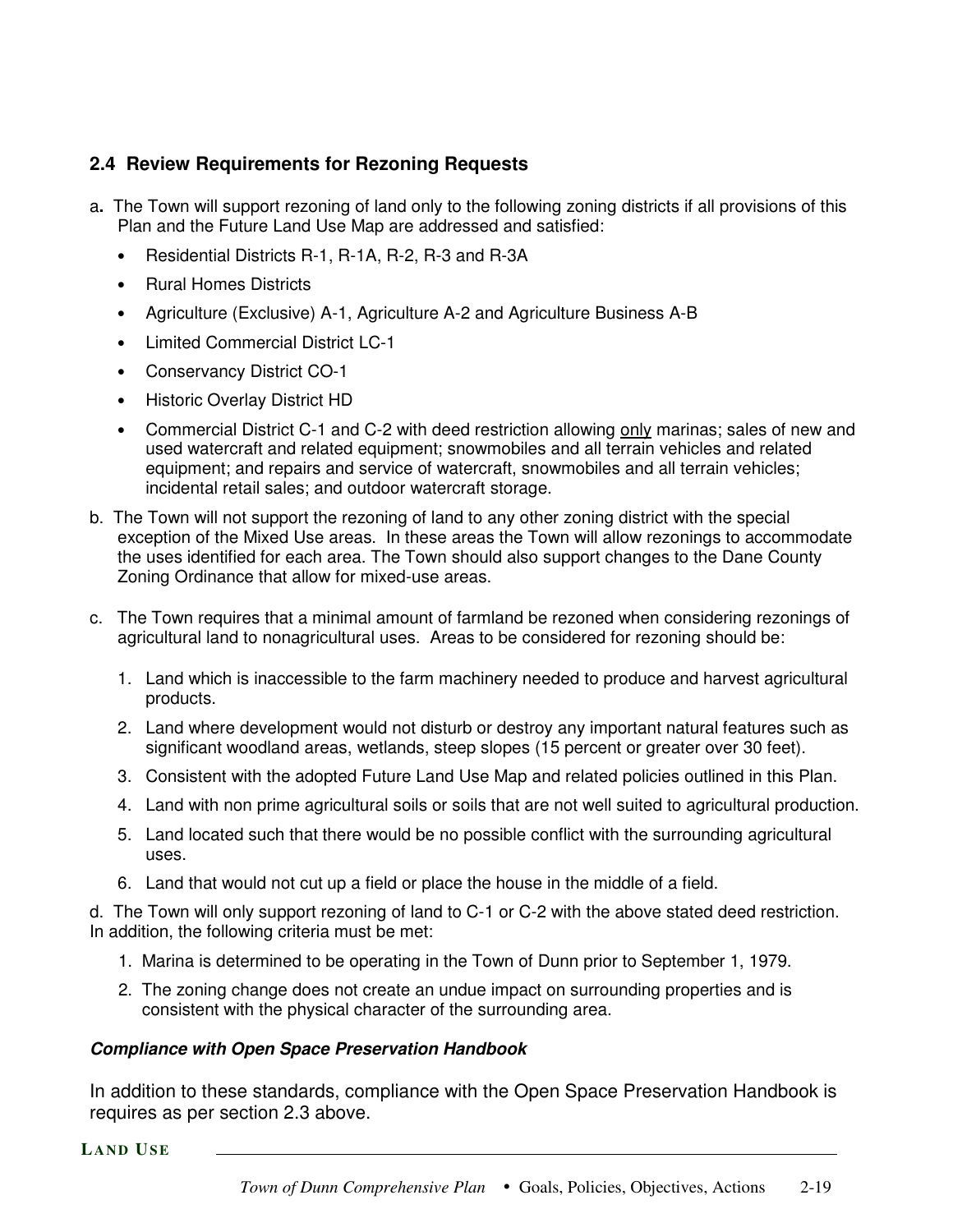# **2.5 Business Site Plan and Development Review**

- a. Prohibit the development of new industrial, commercial, manufacturing and business sites.
- b. Businesses permitted in the LC-1 Limited Commercial zoning district are only allowed on lots that are not within a subdivision or other grouping of houses. Any proposed LC-1 use must meet all of the following conditions and standards.
	- 1. A site plan shall be prepared and submitted to the Town Plan Commission for its approval. The site plan shall show all existing and proposed buildings, parking areas, landscaping, waste disposal areas and any existing and proposed screening and fencing.
	- 2. The name and width of the road(s) serving the business shall be shown on the site plan. If the business requires any special access improvements, these shall be shown on the site plan.
	- 3. A plan for storage and/or disposal of solid waste and hazardous materials used in the operation shall be submitted to the Town.
	- 4. Off-street parking shall be delineated on the site plan, in accordance with the Dane County Zoning Ordinance. No parking or storage of vehicles is permitted within the street right-of-way. The projected traffic levels and types of vehicles proposed to service or use the business shall also be delineated. Parking should be located behind the building or screened from the main road by vegetation.
	- 5. If the business is to operate at night, all outdoor lighting shall be designed so as not to create glare or shine directly on neighboring residences.
	- 6. Businesses requiring high amounts of water usage, large septic tanks or needing fire protection provided by a public system with hydrants should be directed to an urban service area in another municipality. The town of Dunn does not intend to provide these services.
	- 7. Businesses shall satisfy the requirements of the Dane County Construction Site Erosion Control Ordinance, Chapter 14, Sec. 14.50-14.99. Stormwater runoff from a commercial development shall be no greater than what existed prior to development.
	- 8. Hours of operation shall be clearly stated
	- 9. Outside loudspeakers shall be prohibited.
	- 10. LC-1 zoning will not be allowed within 500 feet of a neighboring residence.
	- 11. External lighting shall be restricted to safety lights at the entrance and exists of buildings.
	- 12. Require visual landscaping barriers to block views between LC-1 area and neighboring residences.
	- 13. The number of employees shall not exceed ten.
	- 14. Properties shall be deed restricted to clearly state that the business is not open to the public. (Meetings with clientele must be conducted off-site).
	- 15. Business signage is limited to one sign on a building and signs shall not be illuminated.
- c. The preceding standards will be reviewed and considered for C-2 zoning requests and other business proposals.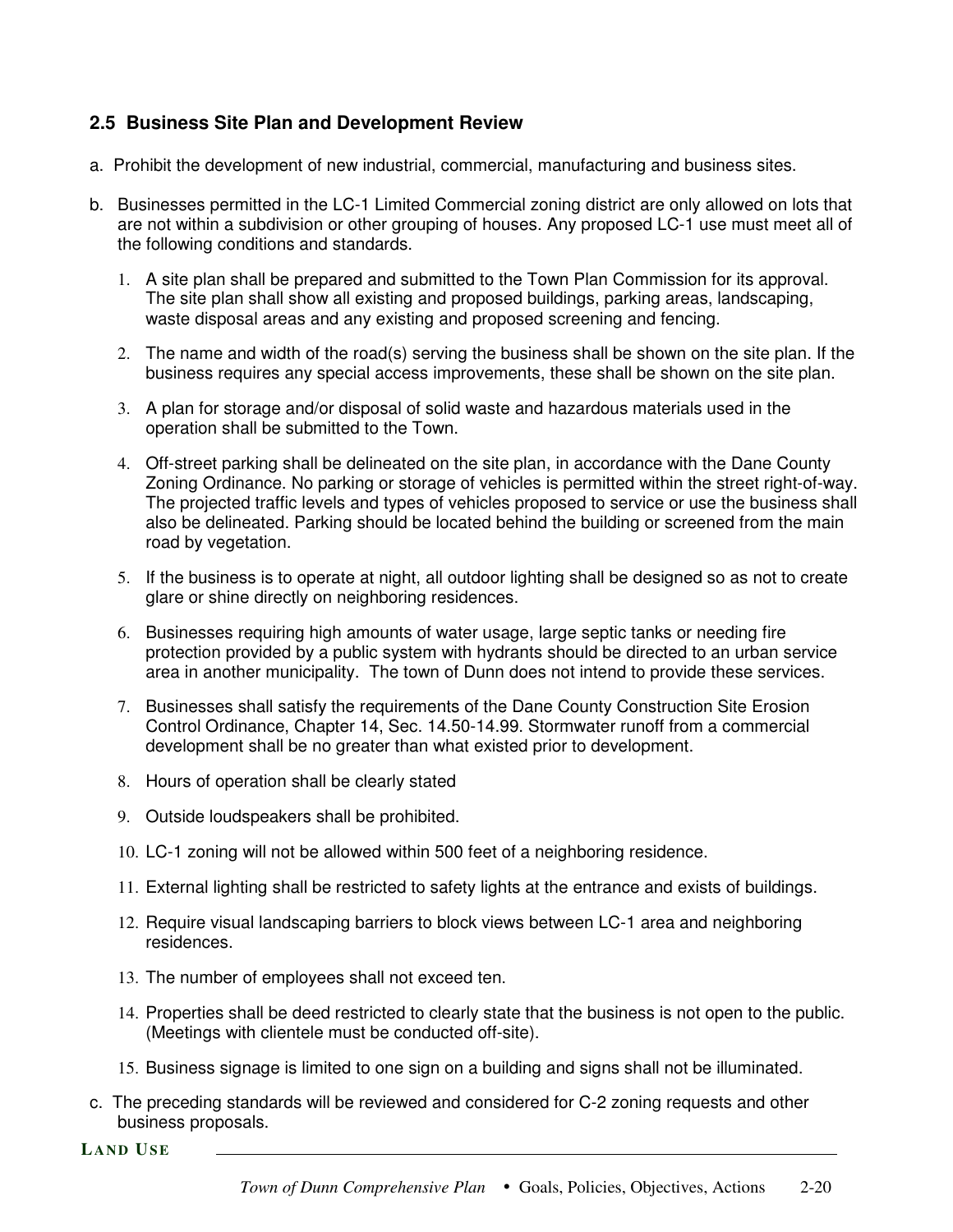# **2.6 Protect Scenic Views and Natural Character**

- a. Preserve viewsheds from within wetland areas and stream corridors which currently contain few signs of human development. Such areas include but are not limited to:
	- **Hook Lake Viewshed** in sections 28,29,32, and 33.
	- **Wetland Systems Viewshed** (adjacent to U.S. Fish and Wildlife Service and WDNR lands) in section 35.
	- **Waubesa Wetlands Viewshed** in section 7,17, and 18.
	- **Grass Lake Viewshed** in sections 30 and 31.
	- **Lower Mud Lake Viewshed** in sections 10 and 11.
- b. Discourage building on hilltops where development would dominate the landscape, which spreads light further distances and impacts viewsheds. When possible, the peak of the roof line should be lower then the highest contour of the land.
- c. Any new development will be located such that it does not disturb scenic views or impact the Town's rural character.
	- 1. Preserve scenic vistas by following the Town's communication tower ordinance and modifying it as needed to properly guide the location and design of communication facilities.
	- 2. The communication tower ordinance does not apply to wind generation facilities and state laws prohibit local governmental blockage of a wind project unless it poses a threat to area residents' health or safety. The Town should adopt a wind tower ordinance or follow Dane County's ordinance when it is adopted. An ordinance should address the maximum rated capacity, height limits, setbacks, allowable noise levels, and required compliance with various standards such as the Uniform Building Code, National Electric Code, and FAA regulations.
	- 3. Prohibit the use of billboards and other large signs that detract from the Town's rural character.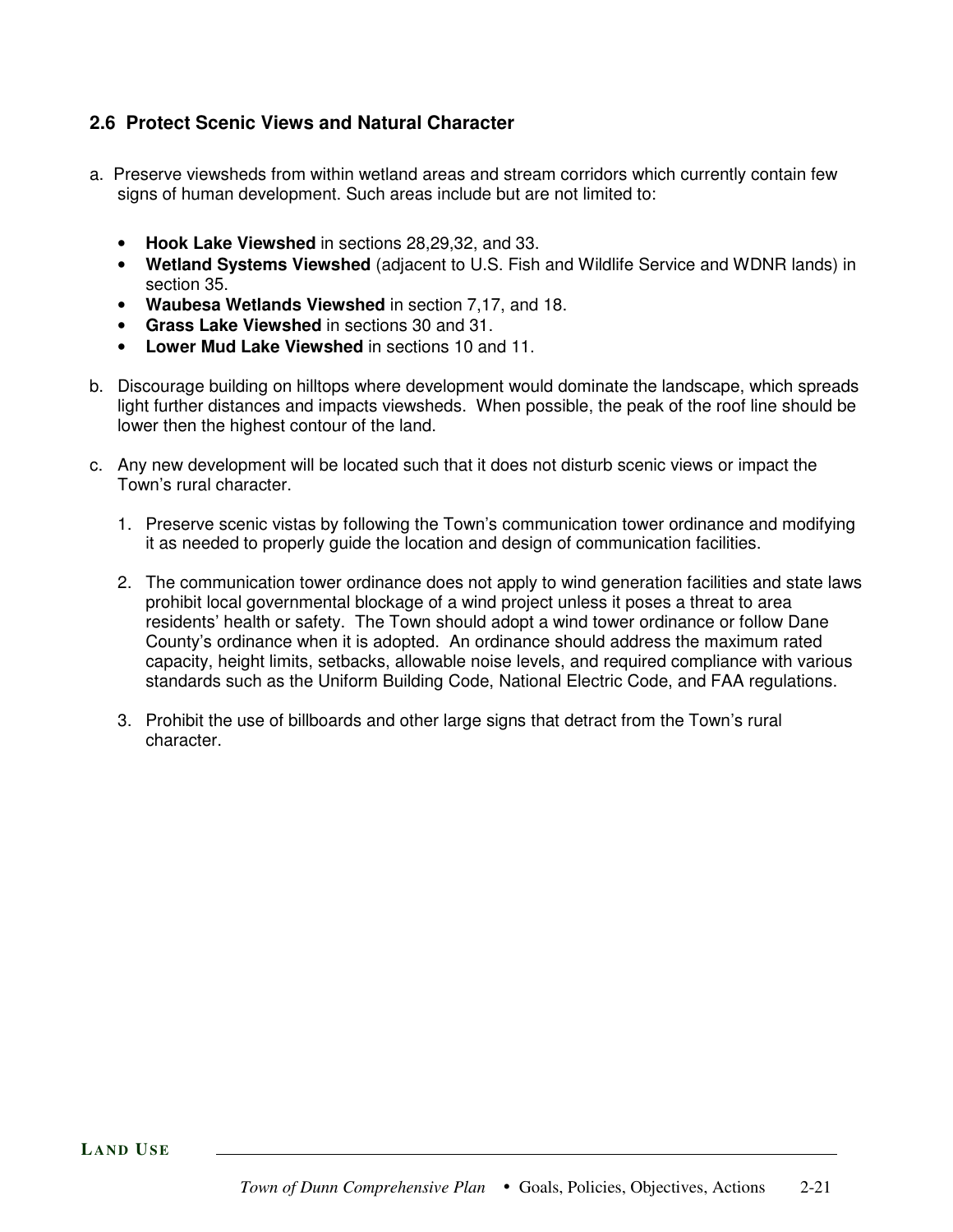# **2.7 Environmental Protection and Conservation Guidelines**

- a. Restore the quality and continuity of degraded environmental areas within the subdivisions, such as streams and wetlands.
- b. Continue to expand the Town's PDR program and explore other incentives and programs to compensate private property owners for the protection of agricultural and environmentally sensitive areas. The Town's PDR program has been designed to:
	- Permanently protect vulnerable lands and important resources;
	- Retain scenic views of open space, natural areas and farmland;
	- Preserve the quality of life and rural character of the Town; and
	- Reduce the growth of property taxes for public services needed for residential development.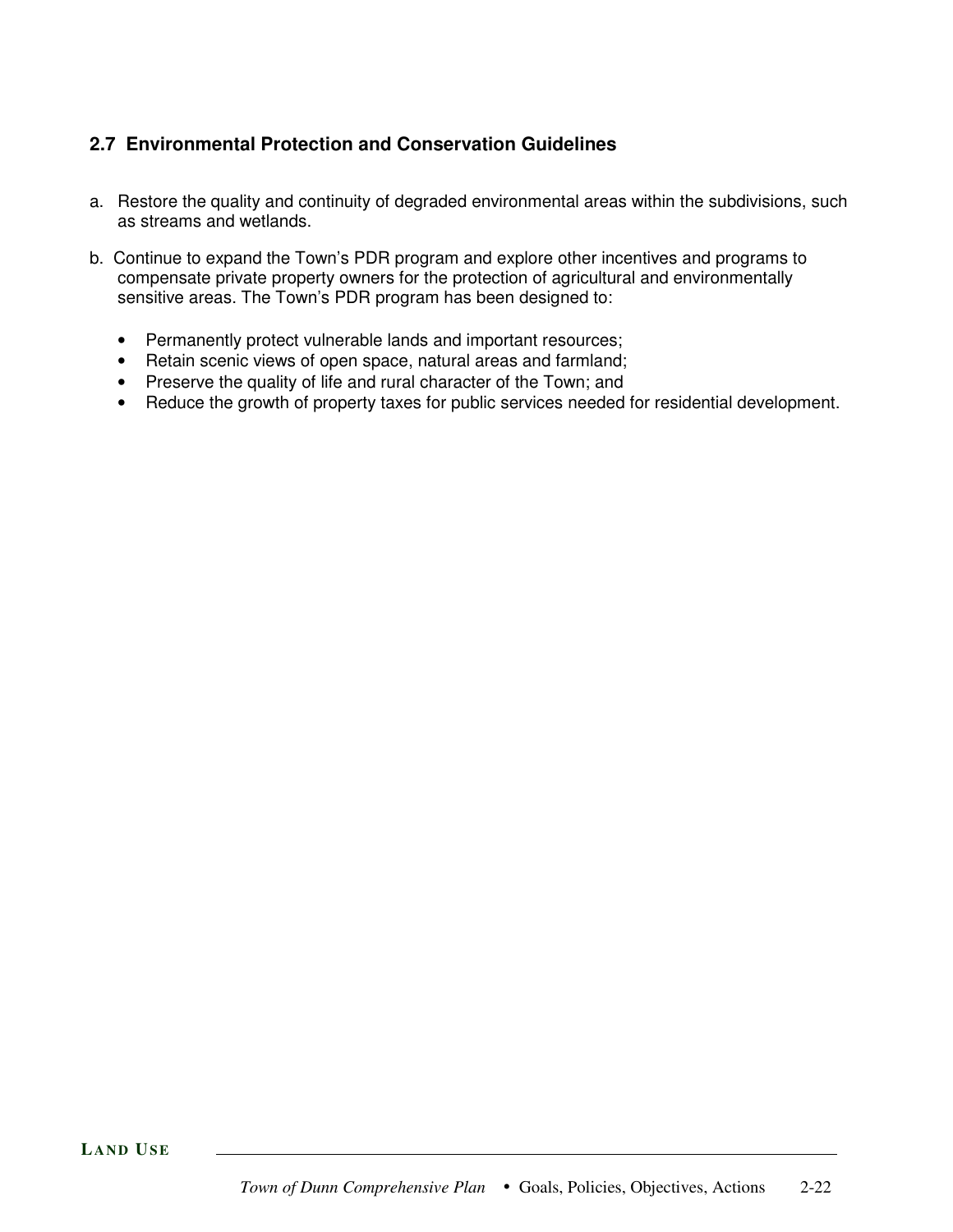# **2.8 Intergovernmental Land Use Planning**

- a. Encourage higher density developments to be located in cities and villages in areas that will not negatively impact the Town of Dunn (refer to the Intergovernmental Plan for additional actions for this objective).
- b. Work with neighboring communities and Dane County to promote growth in urban areas where it can be efficiently served by urban services.
- c. Create intergovernmental agreements to implement the Land Use Plan and Future Land Use Map.
- d. The Town should support a regional Transfer of Development Rights (TDR) program that would designate the Town of Dunn as a "sending" area, or area that would be protected from development. It should be noted that the Quam Drive Mixed Use area could possibly be designated as a "receiving" area, or area where carefully planned growth could occur.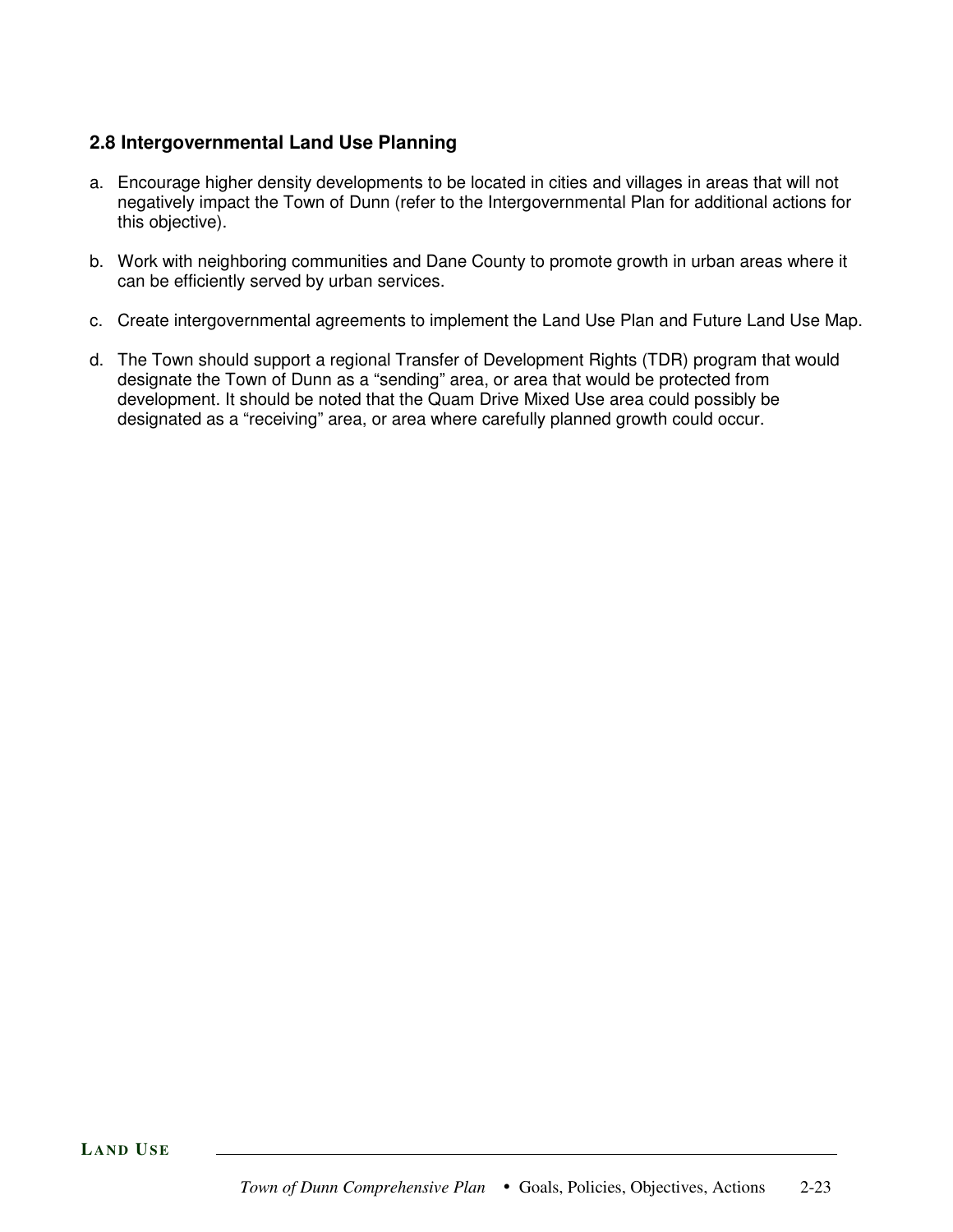# **2.9 Mineral Extraction**

The Town intends to participate in the rezoning and conditional use deliberation of any application for a new mineral extraction operation in coordination with the Dane County Environment, Agriculture and Natural Resources Committee. Therefore, all materials submitted to the County Zoning Administrator must also be submitted by the applicant to the Town Plan Commission. The following mineral extraction policies will be used by the Town Plan Commission in reviewing all mineral extraction applications:

- a. A detailed mineral extraction operation plan will be submitted to the Plan Commission and will include the following:
	- 1) A site map showing the areas to be mined, all access roads, all rights-of-way, all structures, and all utilities, within 1/4 mile of the property lines of the site.
	- 2) Information about the site, including the zoning district of the site and all adjoining and adjacent parcels.
	- 3) A description of the mineral extraction activities, including methods and procedures to be used.
	- 4) The hours of operation, and whether or not blasting will be conducted on site.
	- 5) How the operator intends to limit the noise exposure to adjoining and adjacent residents.
	- 6) A timetable for completion of various stages of the nonmetallic mining.
- b. All mineral extraction areas shall be surrounded by a fence that shall be no less than 10 feet from the top edge of a slope of the mineral extraction operation. The fence shall be posted with "Warning" signs. A gate shall be erected across all access roads, which shall be kept closed and locked whenever there is no authorized activity being conducted on the site.
- c. All mineral extraction sites shall be reclaimed so that all final slopes shall have the topsoil that was removed or disturbed, or replaced with soil at least as adequate as the topsoil that was removed, for the purpose of providing adequate vegetative cover, and stabilization of soil conditions.
- d. Excavations made to a water-producing depth shall be filled to not less than three (3) feet above the water level, measured at the high-water mark.
- e. The applicant shall submit proof that any proposed blasting is within the limitations set by the Wisconsin Department of Commerce. Also, the applicant must provide a process to review claims of structural damage to neighboring uses and ways to compensate landowners for any damages. This process must be approved by the Town.
- f. In addition, the applicant must submit evidence that all applicable regulations of the Wisconsin Department of Commerce, Wisconsin Department of Natural Resources, and the U.S. Department of Labor's Mine Safety and Health Administration and Occupational Safety and Health Administration have been met.
- g. The conditional use shall conform to all applicable regulations of the district in which it is located. This limits other uses beyond the mineral extraction, such as hot blacktop mix and ready-mix concrete operations which would require separate permits. It also relates to certain uses which are allowed only in other zoning districts, such as commercial truck repair or sales.